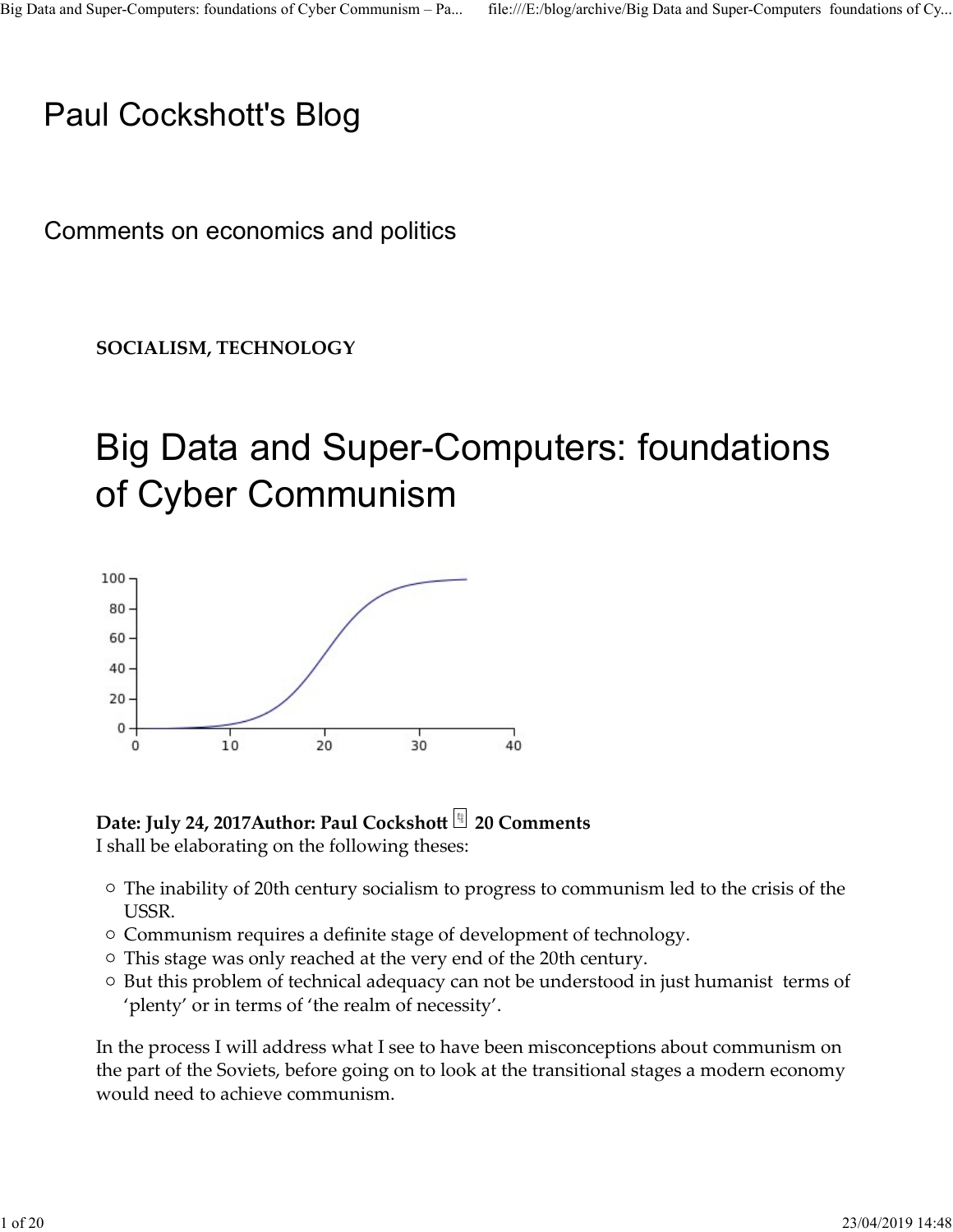# 1 What is a mode of production Big Data and Super-Computers: foundations of Cyber Communism – Pa... file:///E:/blog/archive/Big Data and Super-Computers foundations of Cy...<br> **1 \A/bot** io o modo of production

Is Socialism a mode of production? The standard account, derived from Stalin, is that a mode of production is a combination of productive forces and production relations: Mode of production  $=$  productive forces  $+$  production relations This was sumarised by Stalin as

the productive forces are only one aspect of production, only one aspect of the mode of production, an aspect that expresses the relation of men to the objects and forces of nature which they make use of for the production of material values. Another aspect of production, another aspect of the mode of production, is the relation of men to each other in the process of production, men's relations of production. [19]

This has been the orthodoxy, but I think it is wrong. Another meaning of the phrase mode of production is, according to Marx, the mode of material production. This mode of production, according to Marx's 1857 preface, conditions the social and political life. The relations of production only have to be appropriate to the productive forces.

In the social production of their existence, men inevitably enter into definite relations, which are independent of their will, namely relations of production appropriate to a given stage in the development of their material forces of production. The totality of these relations of production constitutes the economic structure of society, the real foundation, on which arises a legal and political superstructure and to which correspond definite forms of social consciousness. The mode of production of material life conditions the general process of social, political and intellectual life.[12]

This conception had been expressed by Marx ten years earlier in his pithy phrase :

The hand mill gives you society with the feudal lord; the steam mill, society with the industrial capitalist. [11]

In this conception the essential feature of capitalist production is that it is machine industry, production by means of (steam) powered machines. But this should give us pause to think, for is not socialism also characterised by machine production, by the use of artificial forms of energy? industrial capitalist. [11]<br>
In this conception the essential feature of capitalist production is that it is machine industry,<br>
production by means of (steam) powered machines. But this should give us pause to think,<br>
for

Recall that Lenin expressed this very idea when he gave the following equation: Socialism = Soviet power + Electrification

Since the difference between steam power and electrical power is secondary, and we know that capitalist economies also use electricity, the important point is that capitalism and socialism share the same mode of production.

We can summarize this in two equations defining the mode of production:

Capitalist mode of production = powered machine industry. Socialist mode of production = electric machine industry.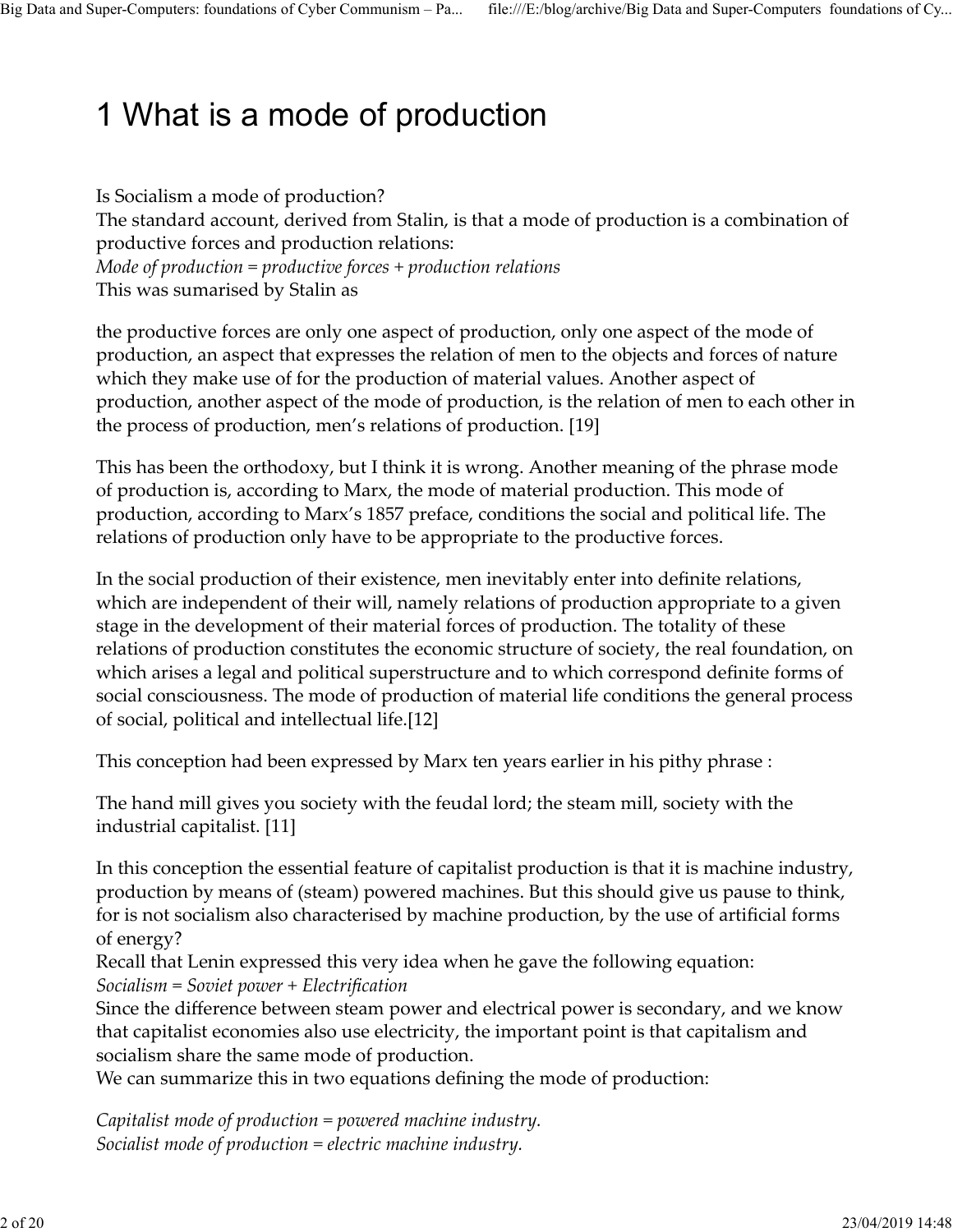So the socialist mode of production is a subset of the machine mode of production – that which uses nationwide electric grids. Hence the first aim of the USSR was to set up GOLERO the electricity plan. Socialism and capitalism differ not so much in mode of production as in the social relations. Big Data and Super-Computers: foundations of Cyber Communism – Pa... file:///E:/blog/archive/Big Data and Super-Computers foundations of Cy...<br>So the socialist mode of production is a subset of the machine mode of producti

Capitalist production relations =

Commodity production + Private ownership + Wage labour+ Market anarchy

Socialist production relations =

Commodity form of consumer goods+ Public ownership + Wage labour + Planning

The significant differences are firstly that socialist production relations can restrict the commodity form to the consumer goods market. Within the publicly owned sector there is no change in ownership as means of production go from one state factory to another – hence these goods are not commodities. Secondly the socialist economy substitutes public for private ownership. Third it replaces the anarchic market with directive planning. These are differences in production relations but not in the mode of production.

# 2 Marx vs USSR on Communism

Marx, in Critique of the Gotha Programme presents a three stage process of transition to communism.

- 1. Capitalism
- First stage communism No commodities or money, no private owners, payment in 2. labour tokens according to physical work done. Public services paid for by an income tax on labour incomes.
- Second stage communism Payment according to need, large families etc get higher 3. incomes.

Note that even in the first stage Marx assumes the abolition of money. There is also – contrary to the impression spread originally by Bukharin[1] – no mention in Marx of the idea that all goods will be distributed for free in a communist system. Distribution according to need is based on an objective assessment of need – life saving healthcare may be freely available to those who need it, but cosmetic surgery -no. 1. Capitalism<br>
2. First stage communism No commodities or money, no private owners, payment in<br>
labour tokens according to physical work done. Public services paid for by an income<br>
tax on labour incomes.<br>
3. Second stage

Now let me contrast this scheme with what became the Soviet orthodoxy derived variously from the Bukharin text mentioned earlier and from Stalin[18]. Again we have a 3 stage model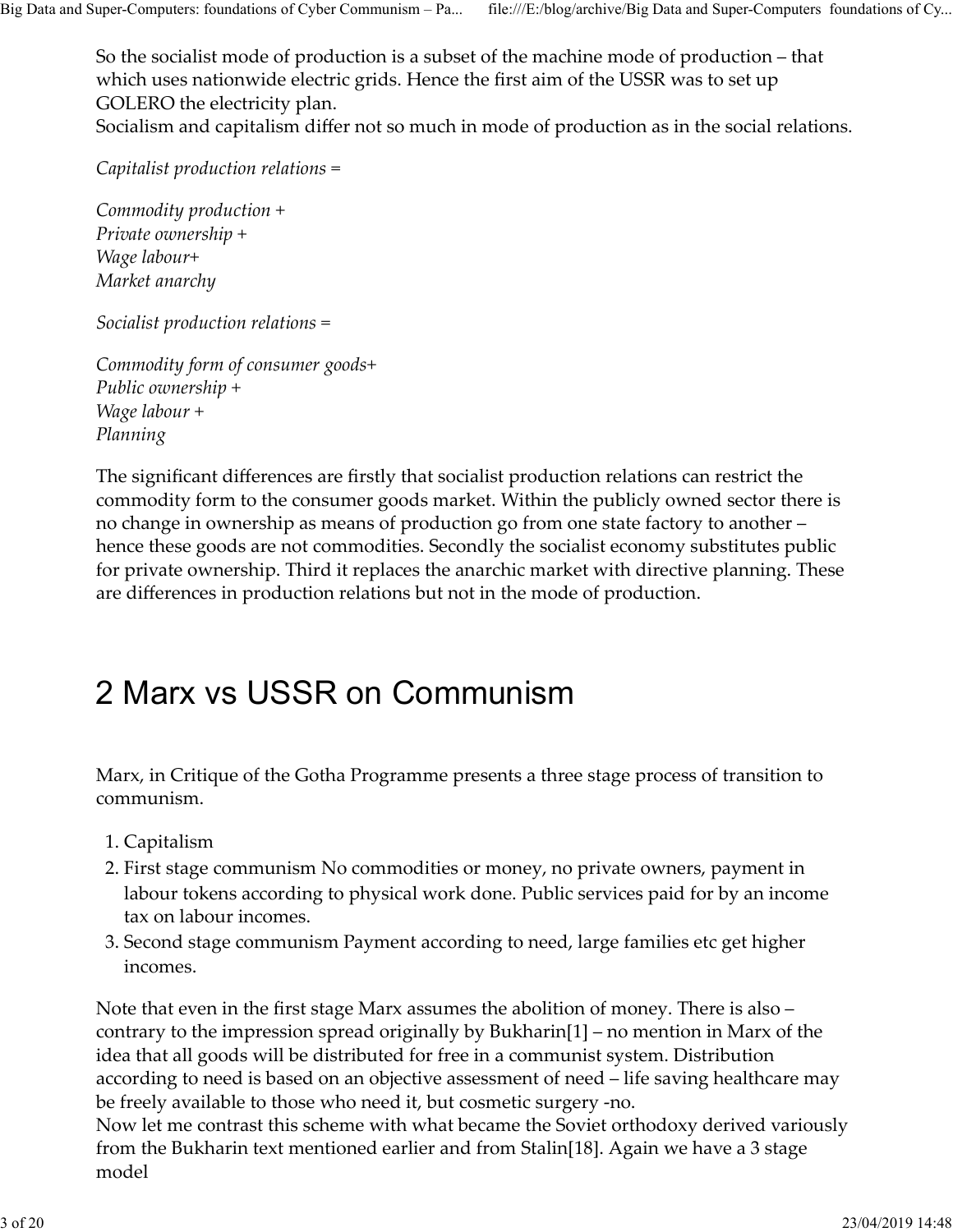- 1. Capitalism
- 2. Socialism: Commodities and money are kept, state+coop ownership, payment in money wages according to work done and status of work ( male jobs paid more than female ), indirect taxes on sales not income tax provide the main state revenue. Big Data and Super-Computers: foundations of Cyber Communism – Pa... file:///E:/blog/archive/Big Data and Super-Computers foundations of Cy...<br>1. Capitalism<br>2. Socialism: Commodities and money are kept, state+coop ownershi
	- 3. Communism: Commodity production replaced by barter, free distribution of many goods, full state ownership.

The significant differences are that the Soviets identified the first stage of communism with something much less radical : socialism. They forget that Socialism was a much wider trend than communism, and that in the Communist Manifesto a whole chapter was devoted to explaining how the Communists were different from socialists. The socialism of the USSR was essentially the 1902 socialism of the still revolutionary Karl Kautsky[17,10]. All the key elements were in that work by Kautsky. The pretence that a socialist monetary economy was the same thing as a non monetary communist one, was a misrepresentation.

# 3 Why did USSR not reach communism?

The material and technical basis of communism will be built up by the end of the second decade (1971-80), ensuring an abundance of material and cultural values for the whole population ; Soviet society will come close to a stage where it can introduce the principle of distribution according to needs, and there will be a gradual transition to one form of ownership-public ownership . Thus, a communist society will in the main be built in the U.S.S.R . The construction of communist society will be fully completed in the subsequent period. (Programme CPSU 1960)

The USSR in 1960 was still very ambitious. They had a very optimistic time table for overtaking US and in many key industries this goal was in fact achieved. The transition to communism was seen solely in terms of quantity of output not in terms of changed social relations. A key technical development was still seen to be electrification: Electrification, which is the pivot of the economic construction of communist society,plays a key role in the development of all economic branches and in the effecting of all modern technological progress. It is therefore important to ensure the priority development of electric power output. It is notable that no particular attention was paid to information technology as an enabling technology for communism. The Now was sure very annoused. They need at very of pumison the take to the US of US and in many key industries this goal was in fact achieved. The transition to m was seen solely in terms of quantity of output not in ter which is the pivot of the economic construction of communist society, plays a key role in the development of all conomic branches and in the effecting of all modern technological<br>progress. It is therefore important to ensu

How well did they actually do? Well table 1 shows that in their key goal of electricity the USSR was already by 1990 doing better than the leading European capitalist countries had achieve a quarter century later.

 Table 1: Comparison of power available to different economies converted into human labour effort equivalents per head of population. Assumption is that a manual worker could do 216 KWh per year of work.

| vear | Gwh | human labour   |
|------|-----|----------------|
|      |     | equiv per head |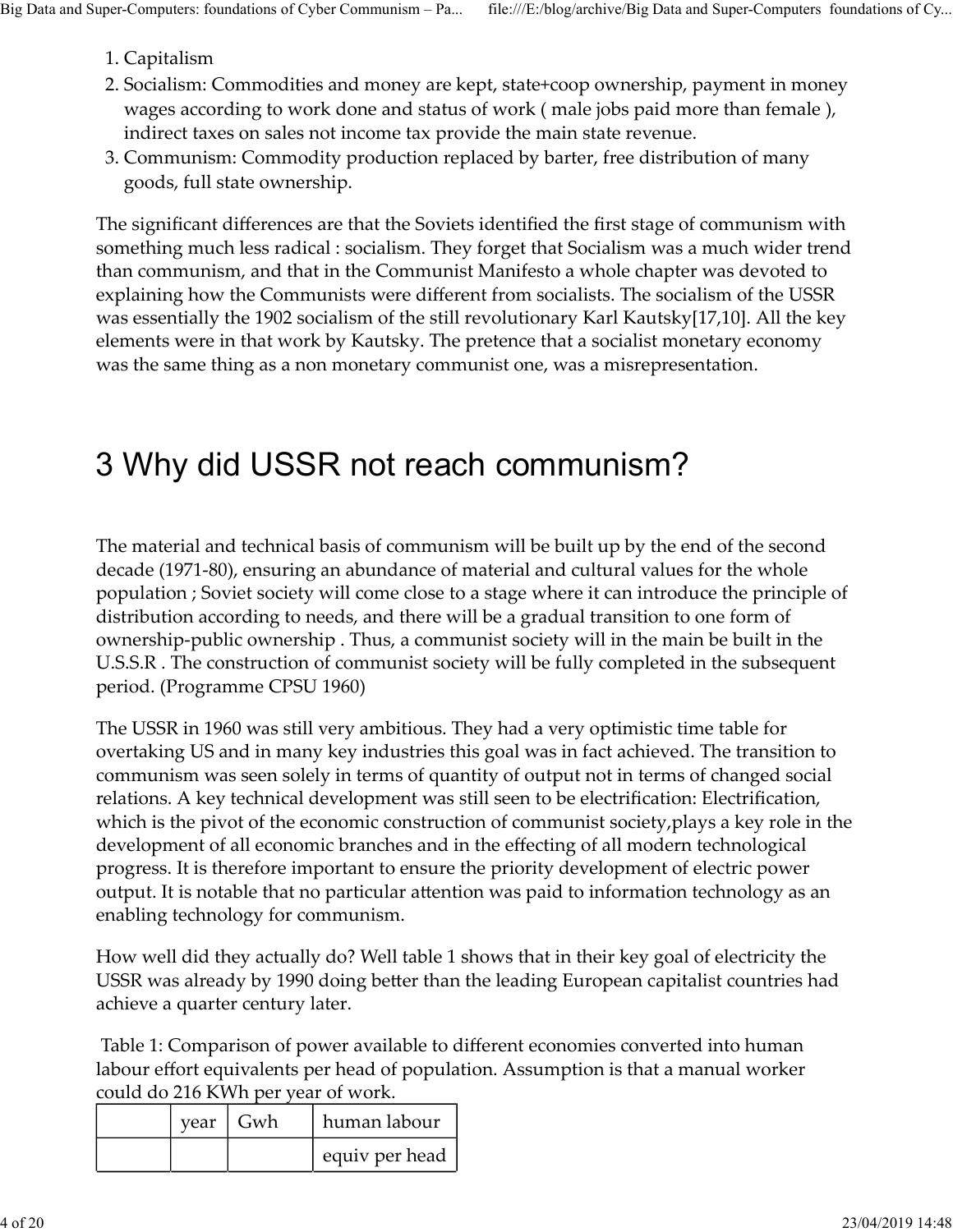|             |      |         | Big Data and Super-Computers: foundations of Cyber Communism - Pa | file:///E:/blog/archive/Big Data and Super-Computers foundations of Cy |  |
|-------------|------|---------|-------------------------------------------------------------------|------------------------------------------------------------------------|--|
|             |      |         |                                                                   |                                                                        |  |
|             |      |         |                                                                   |                                                                        |  |
| China       | 2014 | 5665000 | 19.2                                                              |                                                                        |  |
| <b>US</b>   | 2014 | 4331000 | 63.1                                                              |                                                                        |  |
| EU          | 2014 | 3166000 | 19.7                                                              |                                                                        |  |
| <b>USSR</b> | 1990 | 1728000 | 27.3                                                              |                                                                        |  |
| <b>USSR</b> | 1940 | 48000   | 1.2                                                               |                                                                        |  |
| <b>USSR</b> | 1931 | 8800    | 0.3                                                               |                                                                        |  |
| Russia      | 1913 | 1300    | 0.0                                                               |                                                                        |  |
| GB          | 2014 | 338000  | 24.8                                                              |                                                                        |  |
| GB          | 1907 | 61320   | 7.3                                                               |                                                                        |  |

Table 2: Comparison of late Soviet with UK, Brazil and US annual per capita output of major protein foods. Note that for all categories the late USSR had better figures. Sources [14], FAOSTAT and USDA databases. Year Meat Milk Eggs 8800 0.3<br>
1300 0.0<br>
338000 24.8<br>
61320 7.3<br>
power for communism?<br>
I production?<br>
Le USSR achieve its goals there?<br>
ding to Table 2.<br>
ison of late Soviet with UK, Brazil and US annual per capita output of<br>
ods. Note that f

| <b>Kussia</b>                                                                                                                                                                                                             | 1913 | <b>1300</b> | U.U  |       |
|---------------------------------------------------------------------------------------------------------------------------------------------------------------------------------------------------------------------------|------|-------------|------|-------|
| GB                                                                                                                                                                                                                        | 2014 | 338000      | 24.8 |       |
| GB                                                                                                                                                                                                                        | 1907 | 61320       | 7.3  |       |
| Was this enough power for communism?                                                                                                                                                                                      |      |             |      |       |
| What about food production?                                                                                                                                                                                               |      |             |      |       |
| How well did the USSR achieve its goals there?                                                                                                                                                                            |      |             |      |       |
| Pretty well according to Table 2.                                                                                                                                                                                         |      |             |      |       |
| Table 2: Comparison of late Soviet with UK, Brazil and US annual per capita output of<br>major protein foods. Note that for all categories the late USSR had better figures. Sources<br>[14], FAOSTAT and USDA databases. |      |             |      |       |
|                                                                                                                                                                                                                           | Year | Meat        | Milk | Eggs  |
|                                                                                                                                                                                                                           |      | Kg          | Kg   | Units |
| <b>USSR</b>                                                                                                                                                                                                               | 1988 | 69          | 375  | 299   |
| <b>Brazil</b>                                                                                                                                                                                                             | 1988 | 49          | 96   | 163   |
| UK                                                                                                                                                                                                                        | 1988 | 55          | 265  | 201   |
| <b>USA</b>                                                                                                                                                                                                                | 1988 | 58          |      |       |
| <b>USA</b>                                                                                                                                                                                                                | 1990 |             |      | 236   |
| <b>USA</b>                                                                                                                                                                                                                | 1995 |             | 259  |       |
| Was this enough food for communism?                                                                                                                                                                                       |      |             |      |       |
| But Soviet growth slowed down. The Kruschev era had assumed continued exponential                                                                                                                                         |      |             |      |       |
| growth and had defined communism in terms of achieving exponential growth. The                                                                                                                                            |      |             |      |       |
| examplion of exponential grouth was unrealistic. A stual growth can not be exponential                                                                                                                                    |      |             |      |       |

But Soviet growth slowed down. The Kruschev era had assumed continued exponential growth and had defined communism in terms of achieving exponential growth. The assumption of exponential growth was unrealistic. Actual growth can not be exponential for long, it inevitably starts to slow down. Actual growth tends to follow a logistic curve like this.  $\begin{array}{|l|l|} \hline \text{USA} & 1995 & 259 & \\ \hline \text{Was this enough food for community:} \\ \hline \end{array}$  But Soviet growth slowed down. The Kruschev era had assumed continued exponential growth. The growth and had defined communism in terms of achieving exponential gr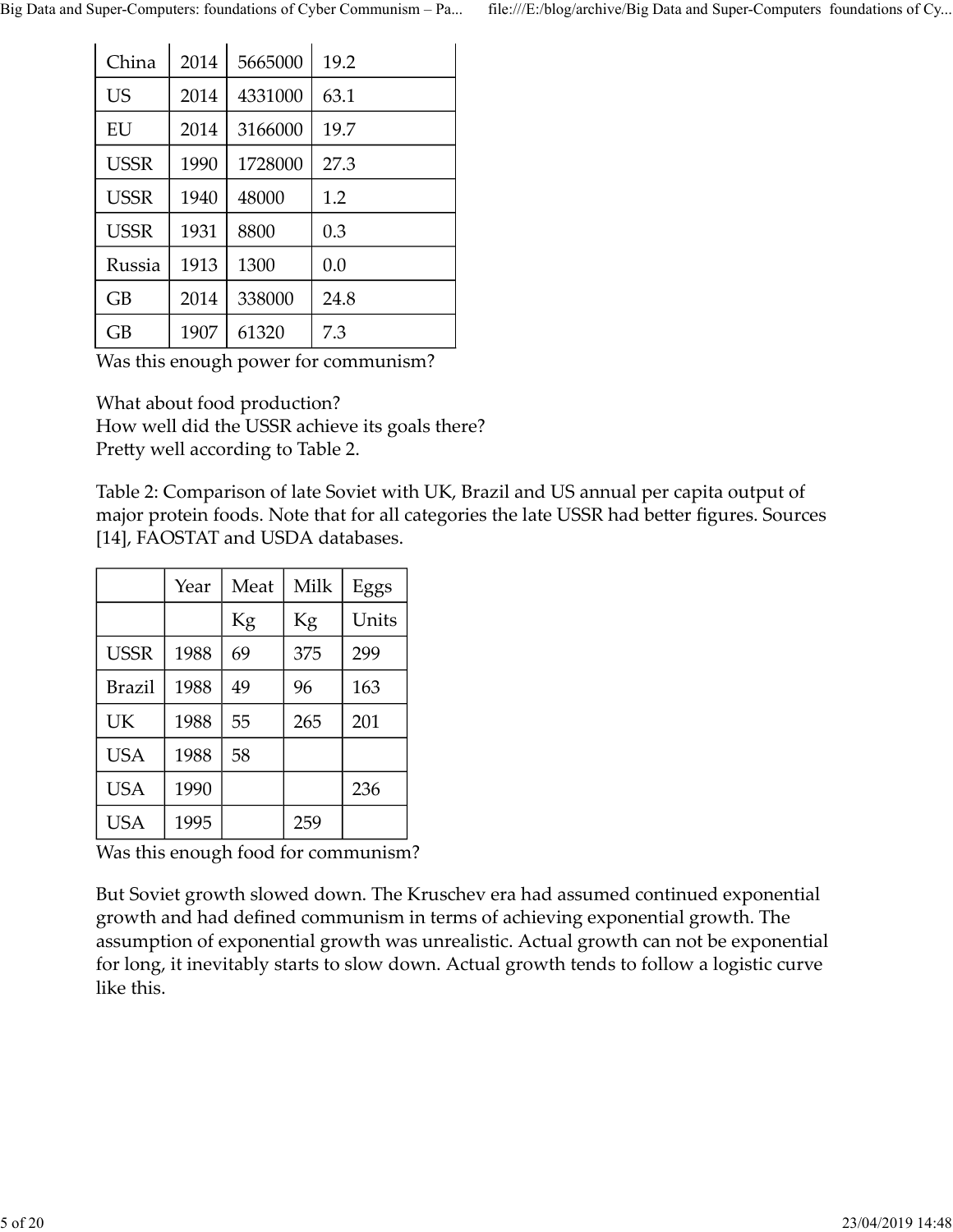

### Khrushchev s Communism downplayed social change

Under communism there will be no classes, and the socio-economic and cultural distinctions, and differences in living conditions, between town and countryside will disappear ; the countryside will rise to the level of the town in the development of the productive forces and the nature of work, the forms of production relations, living conditions and the well-being of the population. (Programme CPSU 1960)

But the concrete programme gave no measures to abolish classes or abolish money and commodities. When the impossibility of continued 10% growth made itself felt, this was seen as the failure of communism, since social change had not been at its core. If society was not moving forward, it failed to morally inspire people and by the late 1980s communists could not resist the pressures from capitalist ideology.

# 4 Bourgeois theorists said Communism impossible

#### Von-Mises

Only money provides a rational basis for comparing costs Calculation in terms of labour time impractical because of the millions of equations that would need to be solved. Von-Mises<br>
Only money provides a rational basis for comparing costs Calculation in terms of labour<br>
time impractical because of the millions of equations that would need to be solved.<br>
Hayek<br>
Market is like a telephone sys

#### Hayek

Market is like a telephone system exchanging information to tie up economy Only the market can solve problem of dispersed information

There was some limited truth in this. Marx s communism was not yet possible in 1960 due to limitations in information processing. Marx s Communism stage 1 assumed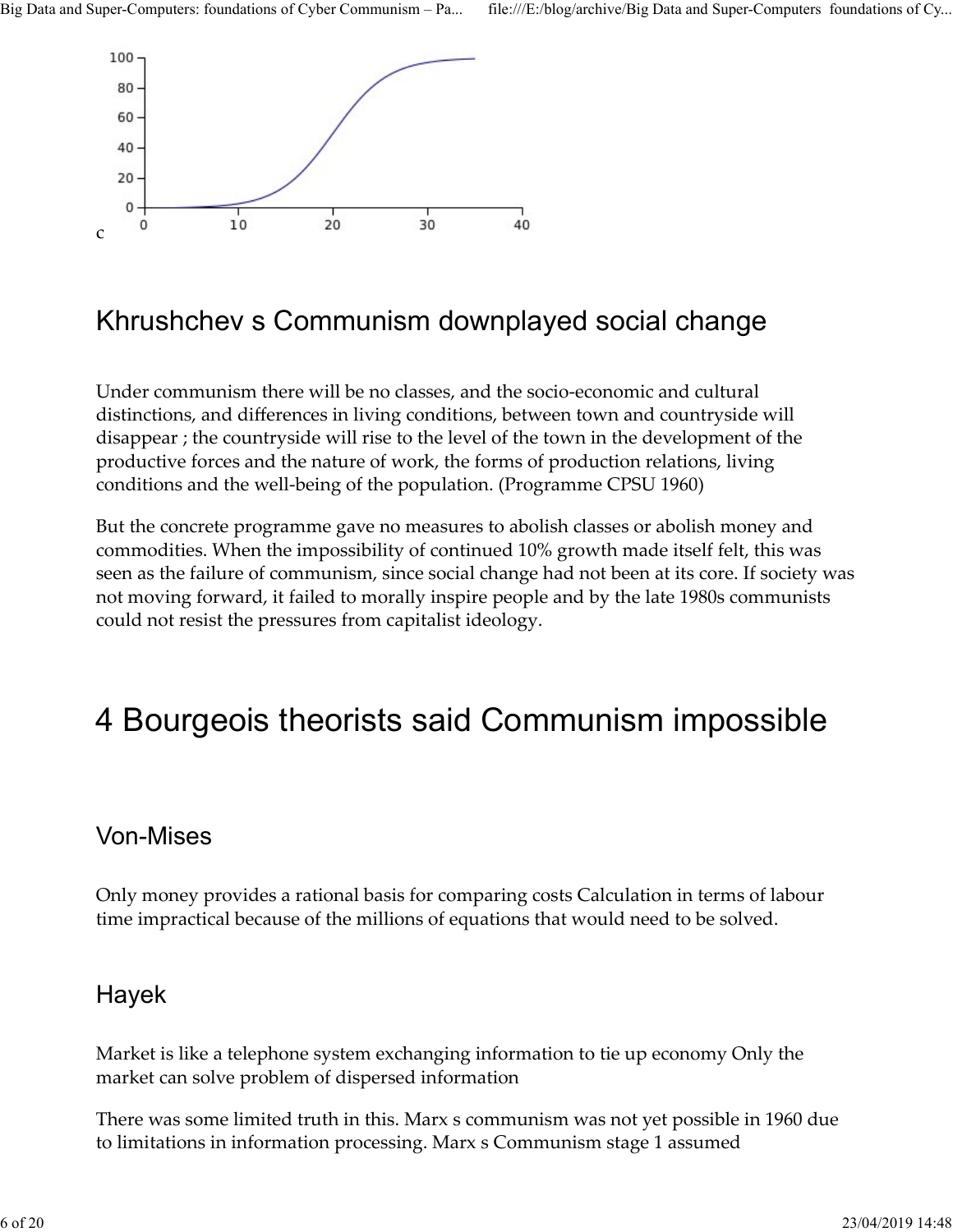- No money
- $\circ$  Calculation in terms of labour time and use values Big Data and Super-Computers: foundations of Cyber Communism – Pa... file:///E:/blog/archive/Big Data and Super-Computers foundations of Cy...<br>
O No money<br>
O Calculation in terms of labour time and use values<br>
O Payment in
	- $\circ$  Payment in labour credits

But to work out the labour content of every good required the solution of millions of equations. 1960s computers were not powerful enough. This had its effects in limitations of Soviet Socialism.

Money was still needed for economic calculation even in the planned sector. There was a problem of aggregation in planning which required setting monetary objectives. There was an inability to handle disaggregated plans at all Union level. Money was still needed for wage payments. But cash led to black markets, corruption and pressure to restore capitalist relations.

# 5 Key developments in productive forces since 1960

But since 1960 there have been a set of technical advances that allow us to remove these old objections to communist economics.

#### Internet

which allows real-time cybernetic planning and can solve the problem of dispersed information – Hayeks key objection

#### Big-data

allows concentration of the information needed for planning.

#### Super-computers

can solve the millions of equations in seconds – von Mises objection Super-computers<br>
can solve the millions of equations in seconds – von Mises objection<br>
Electronic payment cards<br>
allow replacement of cash with non transferable labour credits.<br>
7 of 20<br>
23/04/2019 14:48

#### Electronic payment cards

allow replacement of cash with non transferable labour credits.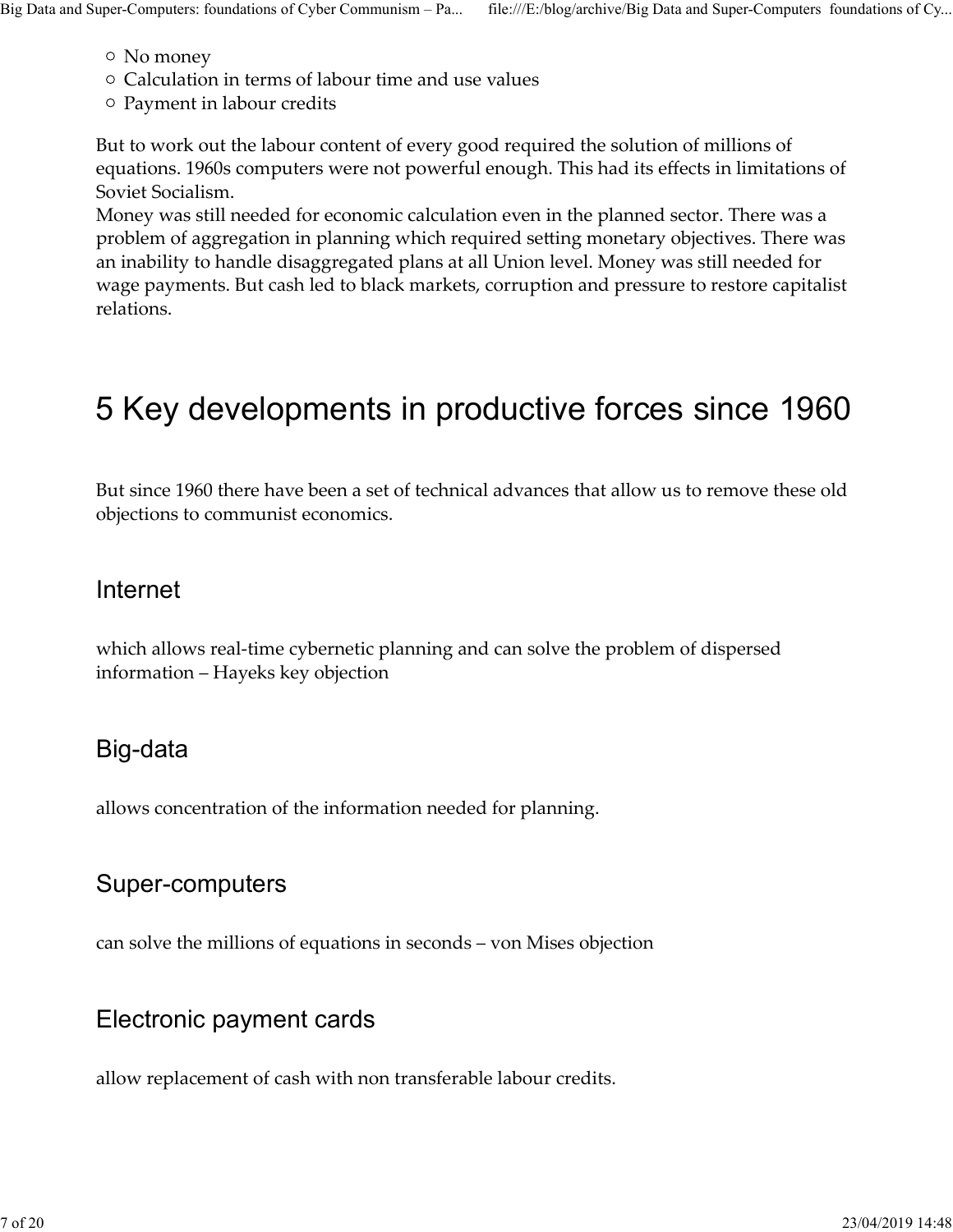# Computational complexity Big Data and Super-Computers: foundations of Cyber Communism – Pa... file:///E:/blog/archive/Big Data and Super-Computers foundations of Cy...<br>Computational complexity

How easy is it to solve the millions of equations. There are some problems that become computationally intractable even for the largest computers. Is economic planning or the use of labour accounting like that?

No it is not. In a series of papers[2,6,5,4,9,8], Allin Cottrell, Greg Michaelson and I have shown that the computational complexity of computing labour values for an entire economy with N distinct products grows as Nlog(N) This means that it is highly tractable and easily solved by modern computers

### Direct Democracy

It is also possible to harness computer networks and mobile phone voting to allow direct democratic control by the mass of the population over the economy. This allows major strategic decisions taken democratically, questions like: How much labour to devote to education? How much to health, pensions, sick? How much to environmental protection? How much to national defence? How much to new investment? All this can be done by direct voting using computers or mobile phones every year. We have prototyped software to aggregate the wishes of the public this way[7,15,16,3].

### **Equivalence**

Marx s principle was that non-public goods should be distributed on the equivalence principle – you get back in goods the same amount of labour – after tax – that you perform. Hence goods are priced in labour hours. Cybernetic feedback from sales to the plan adjusts output to consumer needs as shown in Figure 1. Frence goods are proced in fabour nours. Cybernetic reedback from sales to the plan adjusts<br>output to consumer needs as shown in Figure 1.<br> $8 \text{ of } 20$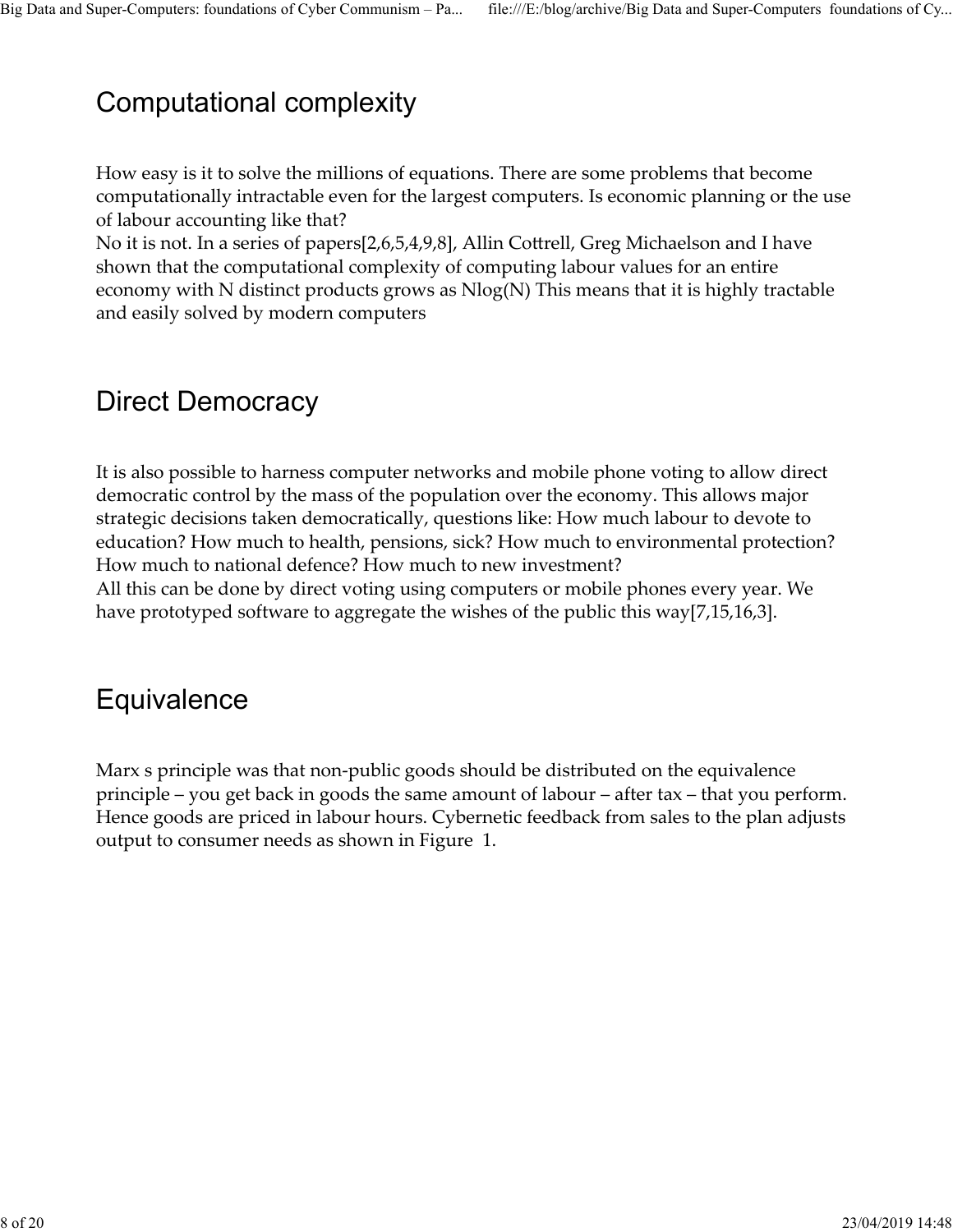

#### Figure 1: Cybernetic planning

Marx argued that calculation in terms of labour time would lead to greater efficiency. The wages system undervalues the real social cost of labour and deters the use of the most modern machinery. Transition to communist calculation will lead to the rational use of labour time, and faster growth of labour productivity.



Figure 2: The growth of labour productivity has been shrinking over the last half century in the UK. Growth rates computed as moving average over last 5 years fron ONS data for output per worker for the whole economy.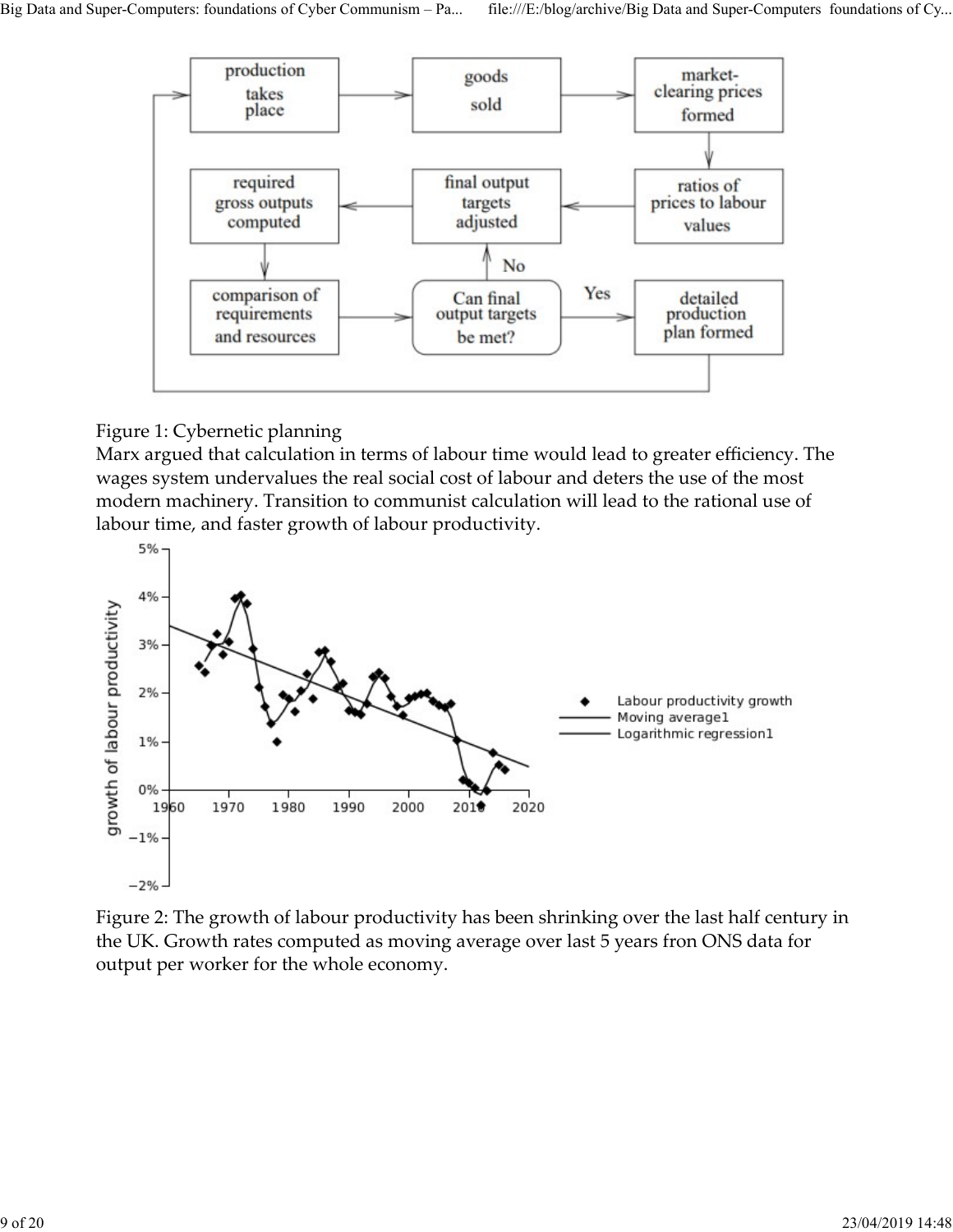

Figure 3: The decline in productivity growth is an international phenomonon. Data obtained from Extended Penn World Tables. Note that this data only goes up to the start of the 2008 recession.

Throughout the capitalist world this law is in effect, slowing down the growth of labour productivity. The capitalist class seek cheap labour, which systematically holds back technical progress. They show chronic unwillingness to invest. Orthodox economists call this secular stagnation .

You can see the effect clearly in the decline in the improvement in labour productivity shown in Figs 2,3.

# 6 Transition steps to first stage of communism

The proletariat will use its political supremacy to wrest, by degree, all capital from the bourgeoisie, to centralise all instruments of production in the hands of the State, i.e., of the proletariat organised as the ruling class; and to increase the total productive forces as rapidly as possible.

Of course, in the beginning, this cannot be effected except by means of despotic inroads on the rights of property, and on the conditions of bourgeois production; by means of measures, therefore, which appear economically insufficient and untenable, but which, in the course of the movement, outstrip themselves, necessitate further inroads upon the old social order, and are unavoidable as a means of entirely revolutionising the mode of production. The proletariat will use its political supremacy to wrest, by degree, all capital from the bourgeoisie, to centralise all instruments of production in the hands of the State, i.e., of the proletariat organised as the rulin

These measures will, of course, be different in different countries.[13]

Nevertheless, in most socialist countries, the following communist measures will be pretty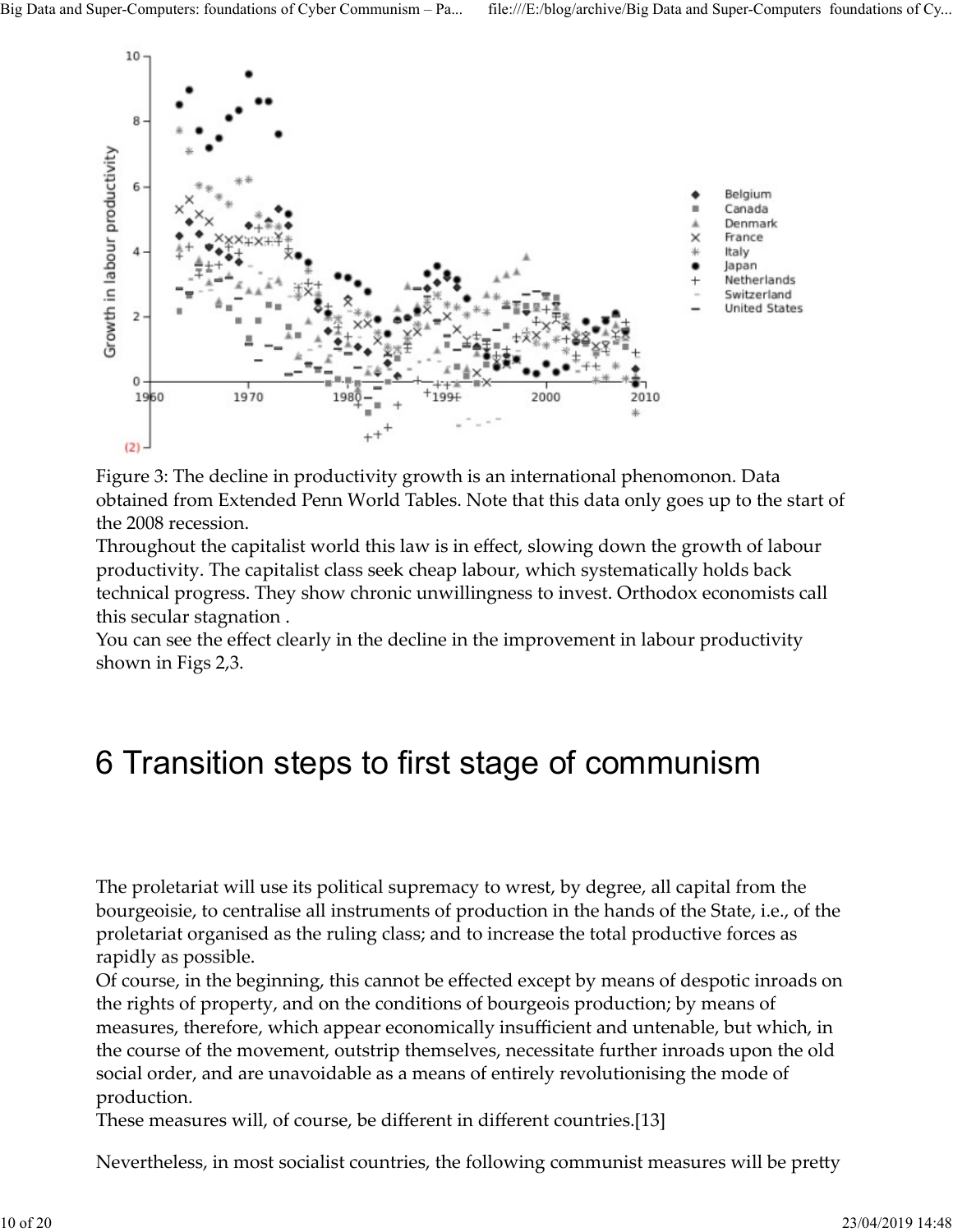generally applicable. Immediate measures Big Data and Super-Computers: foundations of Cyber Communism – Pa... file:///E:/blog/archive/Big Data and Super-Computers foundations of Cy...<br>generally applicable.<br>Immediate measures

- 1. Monetary unit converted to the labour hour set at the average value created per hour.
- Move from state funding from profits of state enterprises to state entirely funded by 2. progressive income tax.
- 3. Legislation to give employees right -before tax to full value created in enterprise
- 4. Conversion of remaining private firms to cooperatives
- 5. Develop centralised internet system to track all purchases and sales.
- 6. Withdraw all paper money and coins, replace with electronic cards

During the preparation commodity exchange between enterprises still exists, and monetary transactions still possible, but exploitation is eliminated. In the next stages the following measures might be appropriate:

- $\circ$  Private circulation of money eliminated, and money only used by consumers to purchase final goods from public stores.
- $\circ$  Commodity exchange between enterprises replaced by computerised directive planning
- Equalisation of pay rates between men and women and between different professions and trades

Technical advance on a world scale is being held back by the wages system. There is a growing contradiction between the social relations of capitalism and the potential of the new productive forces. The new information technology permits a direct transition to communist mode of calculation. The new communist relations of production will abolish class differences and allow technical and humanitarian progress to resume.

#### References

[1] Nikola Bukharin. ABC of Communism.

[2] Paul Cockshott and Allin Cottrell. Labour value and socialist economic calculation. Economy and Society, 18(1):71-99, 1989.

[3] Paul Cockshott and Karen Renaud. Extending handivote to handle digital economic decisions. In Proceedings of the 2010 ACM-BCS Visions of Computer Science Conference, page 5. British Computer Society, 2010. Economy and Society, 18(1):71-99, 1989.<br>
[3] Paul Cockshott and Karen Renaud. Extending handivote to handle digital economic<br>
decisions. In Proceedings of the 2010 ACM-BCS Visions of Computer Science Conference,<br>
page 5. B

[4] W Paul Cockshott and Allin Cottrell. Economic planning, computers and labor values. conference Karl Marx and the Challenges of the 21st Century, Havana, Cuba, May, pages 5-8, 1999.

[5] W Paul Cockshott and Allin F Cottrell. Information and economics: a critique of Hayek. Research in Political Economy, 16:177-202, 1997.

[6] W Paul Cockshott and Allin F Cottrell. Value, markets and socialism. Science & Society, pages 330-357, 1997.

[7] WP Cockshott and K. Renaud. HandiVote: simple, anonymous, and auditable electronic voting. Journal of information Technology and Politics, 6(1):60-80, 2009.

[8] Allin Cottrell, Paul Cockshott, and Greg Michaelson. Is economic planning hypercomputational? The argument from Cantor diagonalisation. School of Mathematical and Computer Sciences (MACS), Heriot-Watt University Edinburgh, available at: www.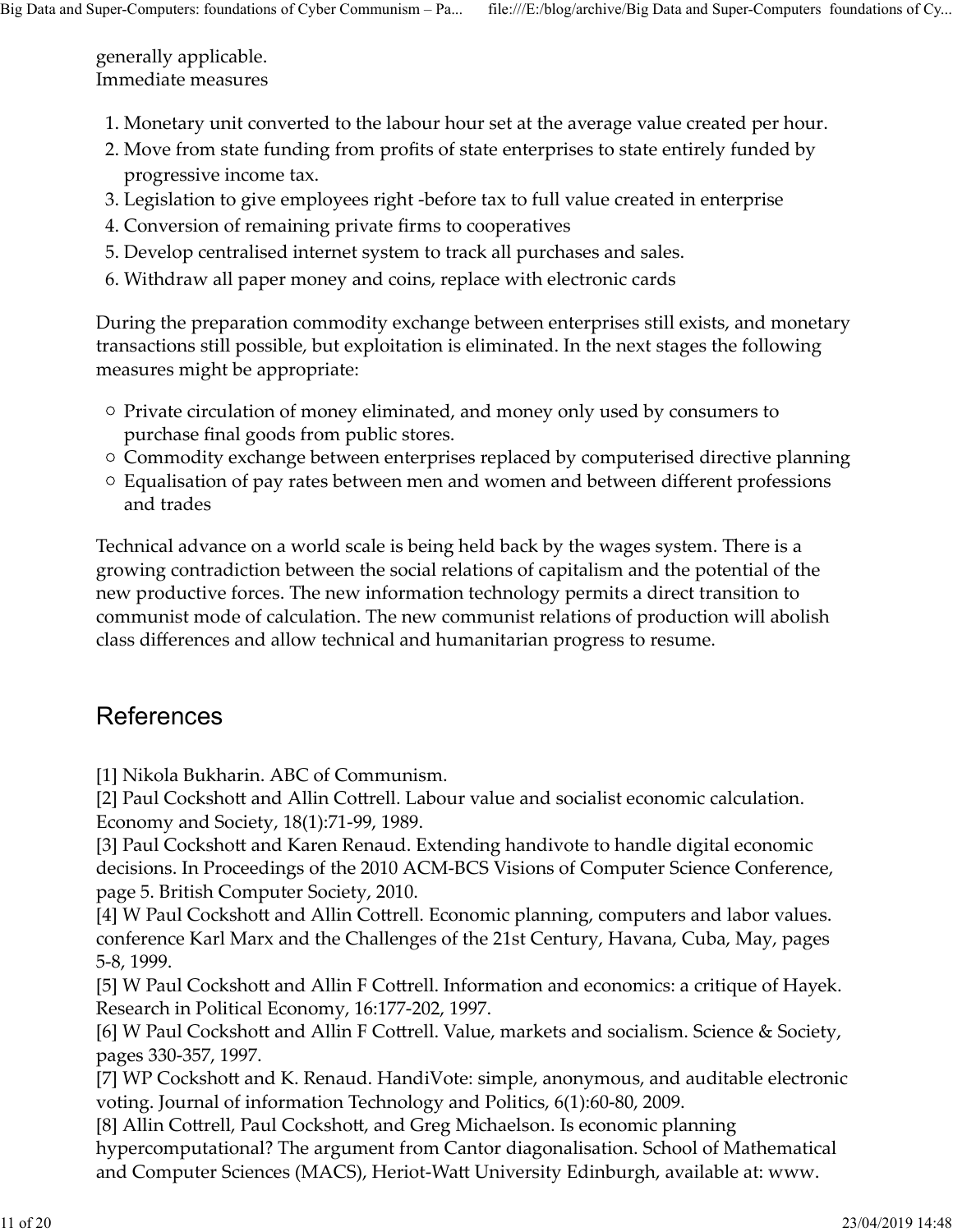macs. hw. ac. uk/ greg/publications/ccm. IJUC07. pdf (accessed December 10, 2008), 2007. [9] Allin Cottrell, WP Cockshott, and Greg Michaelson. Cantor diagononlalisation and planning. Journal of Unconventional Computing, 5(3-4):223-236, 2009. Big Data and Super-Computers: foundations of Cyber Communism – Pa... file:///E:/blog/archive/Big Data and Super-Computers foundations of Cy...<br>macs. hw. ac. uk/ greg/publications/ccm. IJUC07. pdf (accessed December 10, 200

[10] Karl Kautsky. The social revolution. CH Kerr, 1902.

[11] Karl Marx. Poverty of philosophy. 1847.

[12] Karl Marx. Preface and Introduction to a Contribution to the Critique of Political Economy. Foreign Languages Press, 1976.

[13] Karl Marx and Friederick Engels. Manifesto of the Communist Party, trans. S. Moore. Moscow: Progress.(First published 1848.), 1977.

[14] Bertram Patrick Pockney. Soviet statistics since 1950. Aldershot (UK) Dartmouth, 1991.

[15] Karen Renaud and WP Cockshott. Electronic plebiscites. 2007.

[16] KV Renaud and WP Cockshott. Handivote: Checks, balances and threat analysis. Submitted for Review, 2009.

[17] M. Salvadori. Karl Kautsky and the socialist revolution, 1880-1938. Verso Books, 1990. [18] Joseph Stalin. Economic Problems of Socialism in the USSR. Moscow, 1952.

[19] Josif Vissarionovic Stalin. Dialectical and historical materialism. Lawrence & Wishart, 1943.



# Published by Paul Cockshott

Political Economist and Computer Scientist View all posts by Paul Cockshott

# 20 thoughts on "Big Data and Super-Computers: foundations of Cyber Communism" **ublished by Paul Cockshott**<br>
itical Economist and Computer Scientist View all posts by Paul Cockshott<br> **thoughts on "Big Data and Super-Computers: found:**<br> **Cyber Communism"**<br> **d Comment**<br> **Anders Axelsson says:**<br>
July 25

#### Add Comment

#### 1. Anders Axelsson says:

July 25, 2017 at 8:26 am

Dear Paul,

This is a most interesting article. But I have some questions:

1. We now have the technology needed for communism in the form of internet, super computers and models for calculation of big data. But will it not still be a problem how to collect all the information that is needed to do the calculations? How transparent will the process of information collection be? What happens if the workers on a firm overestimates och underestimates the labor time and other resourses needed for production of specific goods? of Cyber Communism"<br>
Add Comment<br>
1. Anders Axelsson says:<br>
July 25, 2017 at 8:26 am<br>
Dear Paul,<br>
This is a most interesting article. But I have some questions:<br>
1. We now have the technology needed for communism in the fo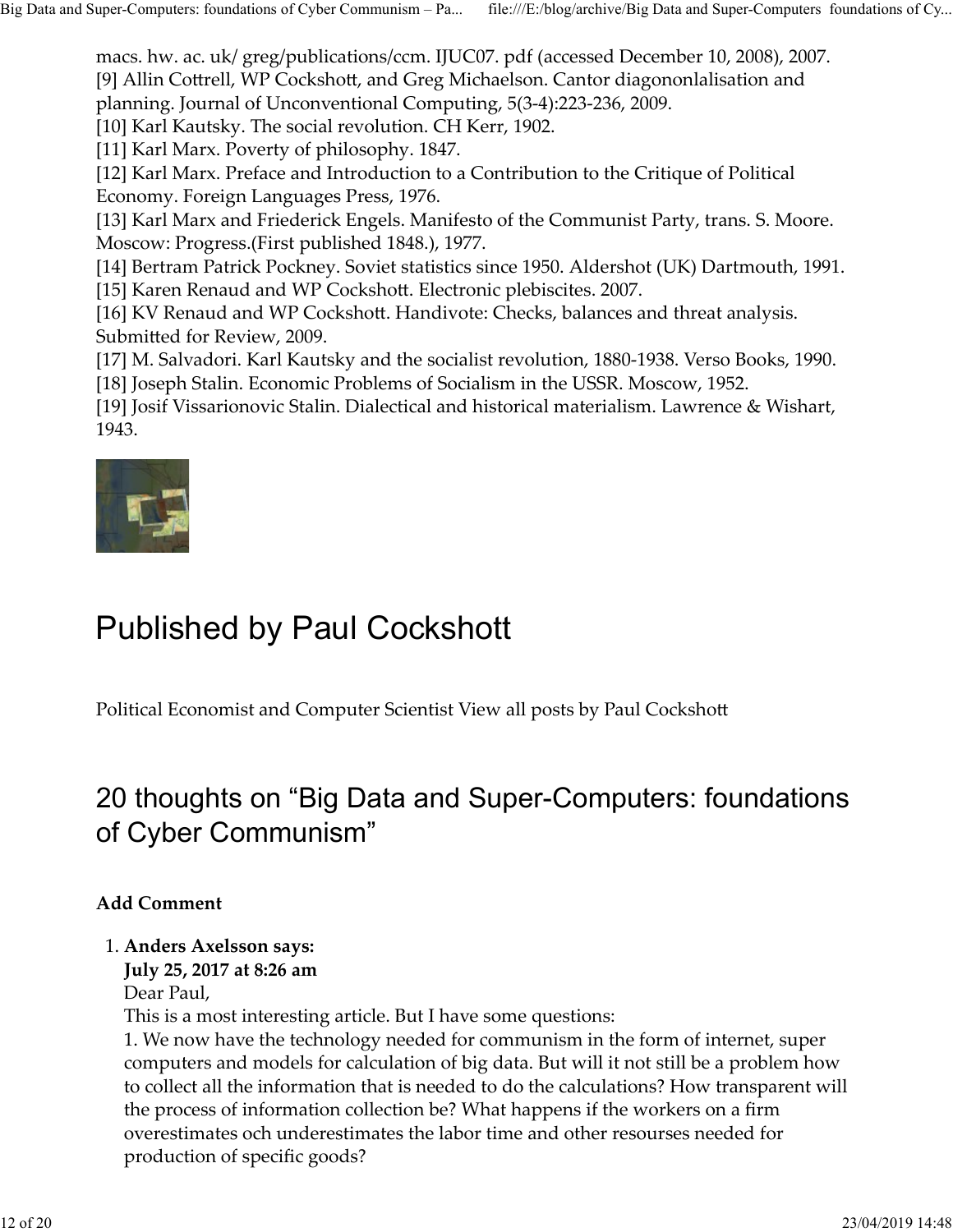2. How do you – in a communist economy – handle a situation where two or more firms that produce the same goods but have different productivity? /Anders Big Data and Super-Computers: foundations of Cyber Communism – Pa... file:///E:/blog/archive/Big Data and Super-Computers foundations of Cy...<br>2. How do you – in a communist economy – handle a situation where two or more f

Reply

2. Paul Cockshott says:

#### July 25, 2017 at 12:12 pm

Question 1. You have to do it by having standardised software packages used for stock control and forward planning within the units of production such that these are linked both to the forward planning computers of the equivalent of GOSPLAN and to the stock control computers in the logistics hubs.

All planning at an enterprise level is already done using spreadsheets and all ordering in large institutions is done via standarised purchase authorisation software, it would be a matter of defining net standards – presumably SOAP based to allow the information to be exchanged. Under estimation of resources is likely to occur in all systems due to the difficulty of foreseeing future difficulties. This can only be avoided if those doing the estimating have lots of experience in the branch of production they are estimating for. For example, estimates by the British shipbuilding industry in the early 20th century were almost exact when tendering for ships. Now estimates tend to be seriously low and you have big cost overruns. The difference is that 100 years ago the output was much higher and the experience of those tendering was much better. Also the private shipyards had to compete with state yards so it was much harder to inflate the costs. Question 2. It is probably a good idea to have several state enterprises proposing tenders for big projects otherwise it is difficult to know if what is being proposed is a good plan. The Soviet aircraft industry followed this approach with several design bureaus : Tupolev, Illushin, Mikoyan etc tendering for state projects. An paraling at alterative beer is alterated and the proposed since and an argo in the product and an argo include the action of the exchanged. Under estimation of resources is likely to occur in all system and a matter of

Reply

#### 3. tallredfox says:

#### July 26, 2017 at 4:28 pm

Great article, as always. But I do think that the proposed transitional measures need some further work. Those you outline may indeed be TECHNICAL economic/legal preconditions for realising communism as you describe it. But POLITICALLY it is difficult to envisage them (at least, some of them) being instituted without a very powerful movement being in existence; and perhaps many years of entrenched Social Democracy. Perhaps one can imagine contemporary China instituting reforms like this, some decades down the line.

So for example, abolishing profit (workers get full value); cooperativisation of all private firms. Do you have any suggestions as to the means by which we might get a political movement capable of this attack on capitalist privilege? I can only imagine it happening during something like a war. muncul to envisyage unit (a teast, some of their) pering institute windout a very<br>powerful movement being in existence; and perhaps many years of entrenched Social<br>Democracy. Perhaps one can imagine contemporary China inst

Reply

#### 1. Paul Cockshott says:

#### July 26, 2017 at 5:08 pm

It is intended to be delivered to an audience of Vietnamese and Chinese Communists so it is tailored to their stage of development

Reply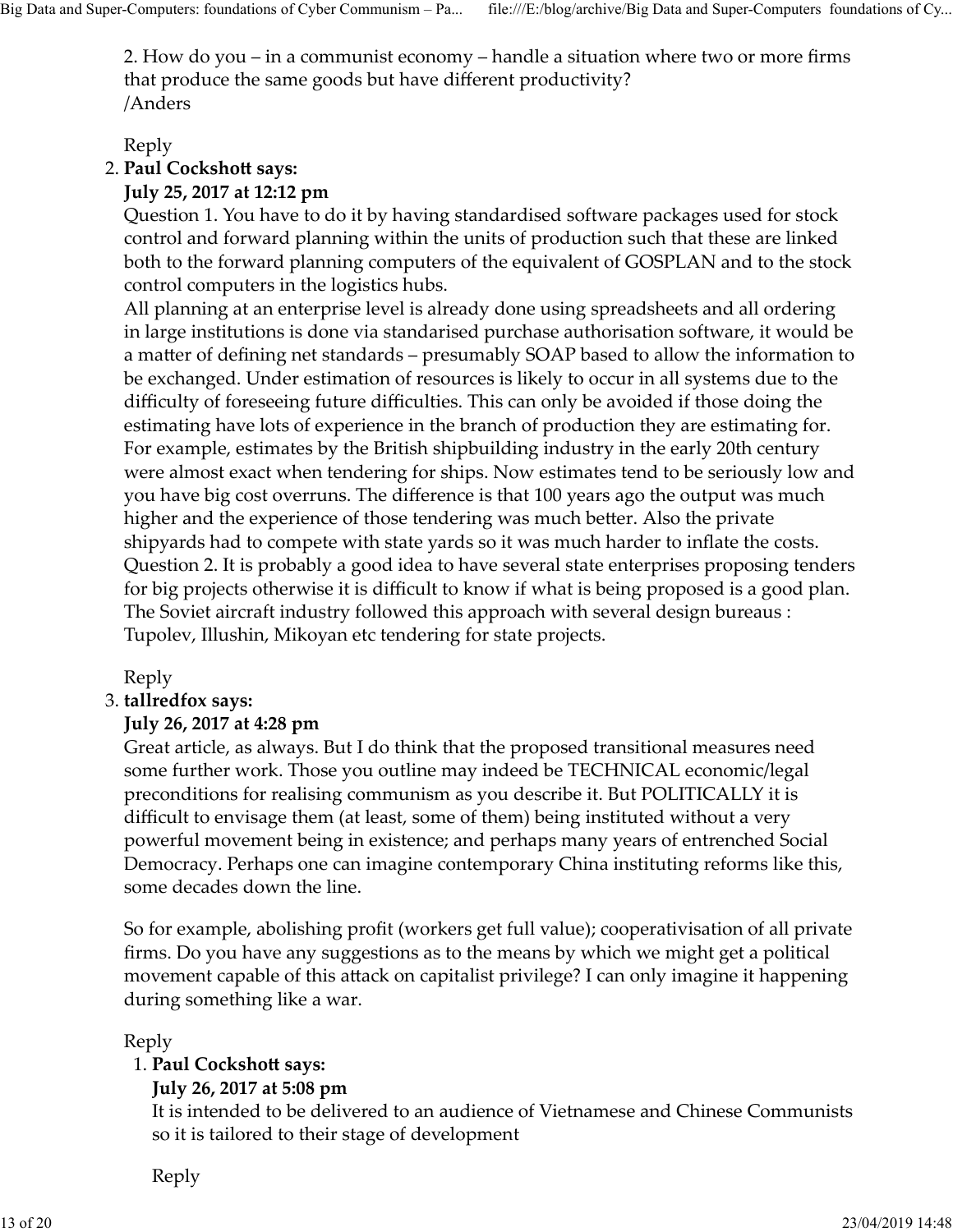#### Anders Axelsson says: 4.

#### July 26, 2017 at 8:15 pm

About question nr 1: I am reading Pat Devines book "Democracy and economic planning". Devine describes how the information process in the soviet type economies not was trasparent: "The information supplied by self-interested enterprise directors and senior management to the next level in the hierarchy is inevitably shaped by their perceptions of their self-interest. Typically, they understate productive potential and overstate input requirements so that their output targets are more easily achieved, they avoid any penalties associated with non-fulfilment, and they reap the rewards associated with fulfilment." (p. 63) Big Data and Super-Computers: foundations of Cyber Communism – Pa... file:///E:/blog/archive/Big Data and Super-Computers foundations of Cy...<br>4. **Anders Axelsson says:**<br>**July 26, 2017 at 8:15 pm**<br>About question nr 1: I am

> Is it not a realistic risk that the same happendes in the model you suggest and that this may result in undistorted information, ineffective use of resources and possibly a black market? How can a communist economy avoid this without a massive control apparatus?

/Anders

#### Reply

#### 1. Paul Cockshott says:

#### July 27, 2017 at 12:04 pm

What you point out is a genuine danger, and indeed any system of social relations results in people adapting their behaviour to what that system incentivises. So the crucial factor is what would a communist system incentivise?

What we propose is that collectives have centrally allocated labour budgets from which their use of living and dead labour are deducted. Incentives to improve productivity have to come from two possible mechanisms:

1. In most industries, where there are multiple units of production, it is possible to get access to data on who is the most efficient collective, who is the worst. More efficient collectives have their recruitment requests granted, whilst recruitment to the least efficient is restricted, so if you want your group to grow or at least stay the same size you try to be efficient.

2. Where there is no ready basis for comparison because there is a single integrated production unit – say for the electricity industry then technically determined long term targets for improvement in efficiency have to be set. We know from the western semi-conductor industry that long term technical efficiency targets can be held to over decades, similar achievements in the improvement of technical efficiency over decades was shown by the Central Electricity Generating Board in the UK when it was publicly owned from the 1940s to the 1980s. productivity have to come from two possible mechanisms:<br>
1. In most industries, where there are multiple units of production,<br>
get access to data on who is the most efficient collective, who is the<br>
efficient collectives h

Reply

#### 5. jlowrie says:

#### July 27, 2017 at 10:34 am

"The hand mill gives you society with the feudal lord; the steam mill, society with the industrial capitalist." I know Marx wrote this in French, but I wonder if he was thinking in German. I take his meaning here to be that where the use of the hand mill is predominant, there one will find the feudal system etc. It cannot mean that the introduction of the hand mill gives rise to feudalism and the steam mill to capitalism. After all the water mill was known in the Roman World and Marx himself quotes production unit – say for the electricity industry then technically determined long<br>term targets for improvement in efficiency have to be set. We know from the western<br>semi-conductor industry that long term technical effi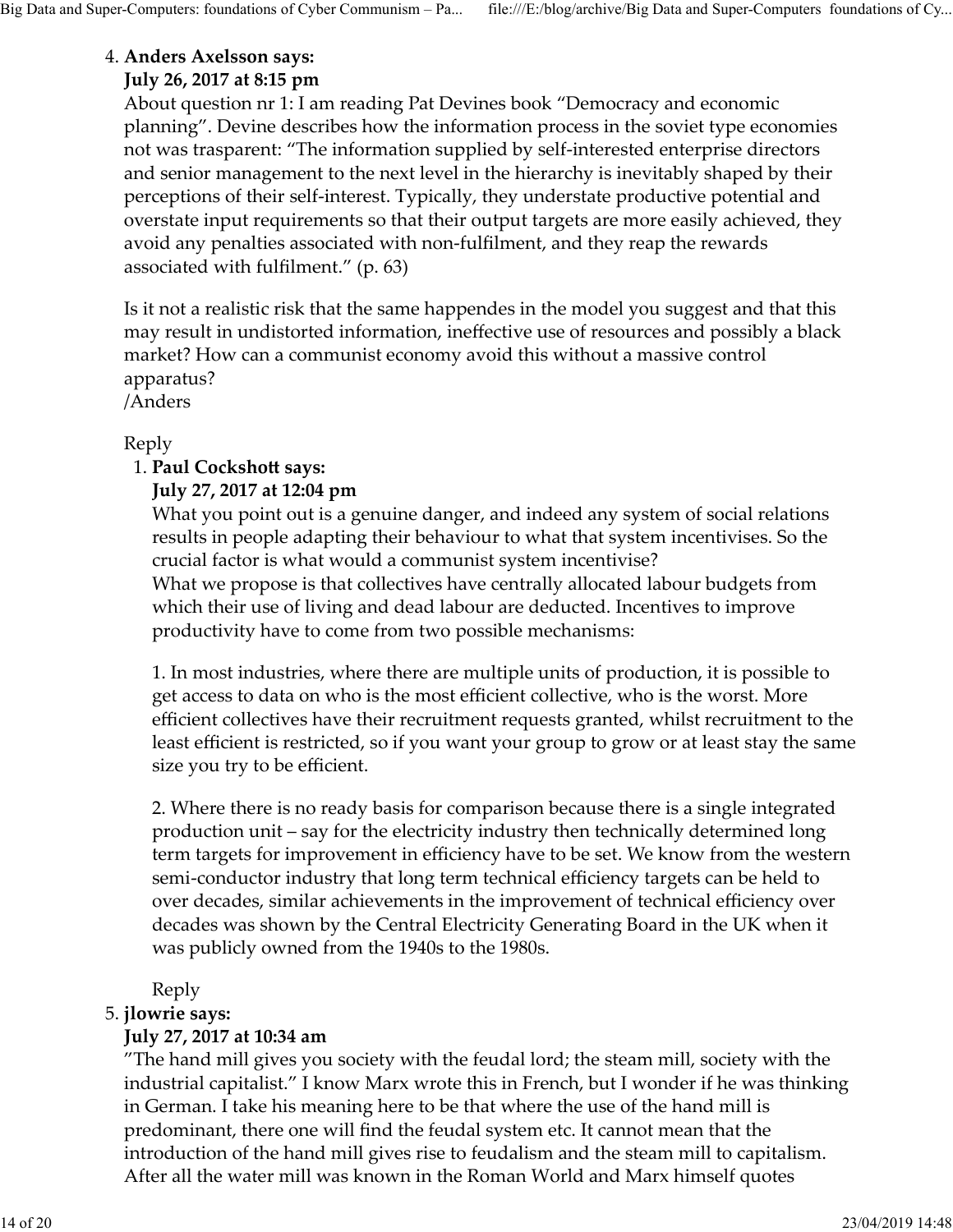(CapitalVol.I. p532) the poem of the Greek Antipater "Spare the hand that grinds the corn, oh miller girls,… the work of girls to be done by nymphs, and now they skip lightly over the wheels…and pull round the load of revolving stones…and let us rest from work." I suspect this is a decidedly utopian vision, but it is indicative that the mill is seen as liberating the slave girls from hard labour so as to rest more, and not for the purpose of increased production. Big Data and Super-Computers: foundations of Cyber Communism – Pa... file:///E:/blog/archive/Big Data and Super-Computers foundations of Cy...<br>(CapitalVol.I. p532) the poem of the Greek Antipater "Spare the hand that grind

> Further, the principle of steam propulsion was known to the ancient Greeks ("The Pneumatics of Hero of Alexandria" London 1971). Steam power was used for toys and gimmicks like opening temple doors (P57). There is some evidence for a Roman flourmilling factory using water-power in Provence. The simple argument usually advanced for the failure of ancient Rome to undergo an industrial revolution was the presence of slavery. The argument itself is anachronistic, but I think we must see the relations of production not only as barriers to the introduction of certain technologies but also as facilitating it. After all the factory and its wage labourers predate the widespread introduction of steam mills.

#### Reply

#### 1. Paul Cockshott says:

#### July 27, 2017 at 11:51 am

This is an interesting point, it is defininately an over simplification to say that feudalism rested on the hand mill. There were large numbers of water mills – thousands recorded in the Domesday book. But the crucial factor was the development of steam power.

I will post some stats on this if I have not already done so.

I think you are right that relations of production can favour the development of the productive forces, but the mere existence of wage labour is not decisive since wage labour exists in the ancient world as well. Robert Allen argues here  $(\text{http://onlinelibrary.wiley.com/doi/10.1111/ehr.12079/full})$  that the crucial factor was the relatively high wages or low rate of exploitation in Marxist terms, of 18th century Britain which meant that for the first time in history powered machinery was worth employing. 1. Paul Cockshott says:<br>
July 27, 2017 at 11:51 am<br>
This is an interesting point, it is defininately an over simplification<br>
This is an interesting point, it is defininately an over simplification<br>
feudalism rested on the

Reply

#### 6. *jlowrie says:*

#### July 27, 2017 at 11:04 am

Marx had already in 1870 argued, "The English have all the material necessary for the social revolution. What they lack is the spirit of generalisation and revolutionary fervour." Marx is an economic

determinist, not an economic reductionist. Unfortunately, under the influence of the Russian Revolution some Marxists were led astray

by the Soviet debates about laying the material foundations of socialism for which the transformation of the social relations would necessarily have to wait. The most pernicious advocate of this thesis was Trotsky, who in "The Revolution Betrayed" argued that "Marxism…. constructs the communist program upon the dynamic of the productive forces. If you conceive that some cosmic catastrophes going to destroy our planet in the fairly near future, then you must of course reject the communist perspective…The material premise of communism should be so high a development of Reply<br>
6. **jowie says:**<br> **15 Juvie 348:**<br> **15 Juvie 27, 2017 at 11:04 am**<br>
Marx had already in 1870 argued, "The English have all the material necessary for the<br>
social revolution. What they lack is the spirit of generali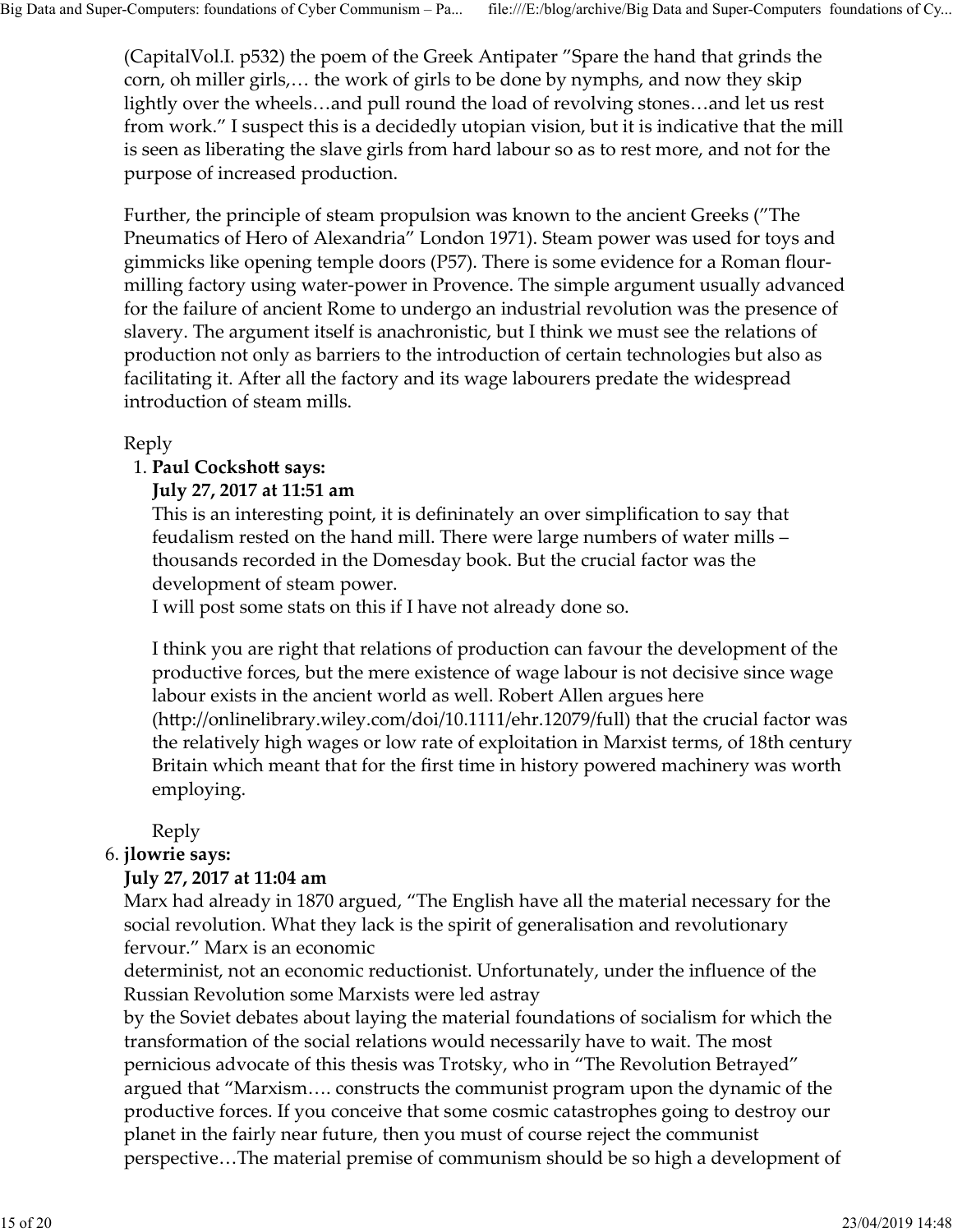the economic powers of man that …the distribution of life's goods, existing in continual abundance …will not demand any control except that of education, habit and social opinion." and "By the lowest stage of communism Marx meant a society which from the very beginning stands higher than the most advanced capitalism." and "The strength and stability of regimes are determined in the long run by the relative productivity of their labour." Computers: foundations of Cyber Communism – Pa...<br>
file:///E:/blog/archive/Big Data an<br>
the economic powers of man that ...the distribution of life's goods, ex<br>
abundance ...will not demand any control except that of educa Big Data and Super-Computers: foundations of Cyber Communism – Pa... file:///E:/blog/archive/Big Data and Super-Computers foundations of Cy...<br>the economic powers of man that ...the distribution of life's goods, existing i

As Paresh Chattopadhyay has demonstrated the Leninists confused juridical forms of property with relations of production, and "commodity production and wage labour are wished away as merely formal on the basis of proletarian state ownership of the means of production." ( The New Value Controversy 2004 Pp219-231).

Reply

#### 7. *jlowrie says:*

#### July 27, 2017 at 11:31 am

How did they get away with this? Part of the problem in my opinion is Marx's own division of communism into a lower and a higher stage. It is better to posit one transitional stage between capitalism and communism without designating this as socialism, and to point out that capitalism can always make a comeback, as Trotsky observed of Russia and Mao of China( and so it has come to pass!).

Roman law distinguishes property ( dominium) from possessio i.e. who is in control. What you found in the old Soviet Union was that while the means of production were legally codified as property of the whole people , possessio belonged to the one -man managers and the party bosses. The expropriation of the bourgeoisie is only the first step, being merely juridical. As Mao argued by analogy, "in China we have given women equality in law. So what? Nothing has changed. All the old ideas still dominate and the New Chinese woman has yet to appear."

Let us recall that the restoration of capitalism in Russia, China and Vietnam was led by the Communist Party leaders. This is not in retrospect so surprising, because a Leninist party is an oligarchy, and capitalist relations of production are those most appropriate to an oligarchy sustaining its dominance. So I hope Paul will be giving a lot more emphasis to the political opposite of oligarchy, namely democracy. It was the absence of this that mainly led to the collapse of 'socialism' in the aforementioned countries, I believe, rather than economic failures, which were no worse than elsewhere. Let us recall that the restoration of capitalism in Russia, China and Vie<br>the Communist Party leaders. This is not in retrospect so surprising, b<br>party is an oligarchy, and capitalist relations of production are those nan

#### Reply

#### 1. Paul Cockshott says:

#### July 27, 2017 at 11:54 am

I am giving two talks in Hanoi, but the one on democracy is not so original – contains lots of stuff from previous academic papers, so I have not yet chosen to put it up on the blog.

Reply

#### 8. *jlowrie says:*

#### August 1, 2017 at 10:59 am

"Marx 's principle was that non-public goods should be distributed on the equivalence principle – you get back in goods the same amount of labour – after tax – that you perform." mainly led to the collapse of 'socialism' in the aforementioned countries, I believe, rather<br>
than economic failures, which were no worse than elsewhere.<br>
Reply<br>
1. **Paul Cockshott says:**<br> **July 27, 2017 at 11:54 am**<br> **I**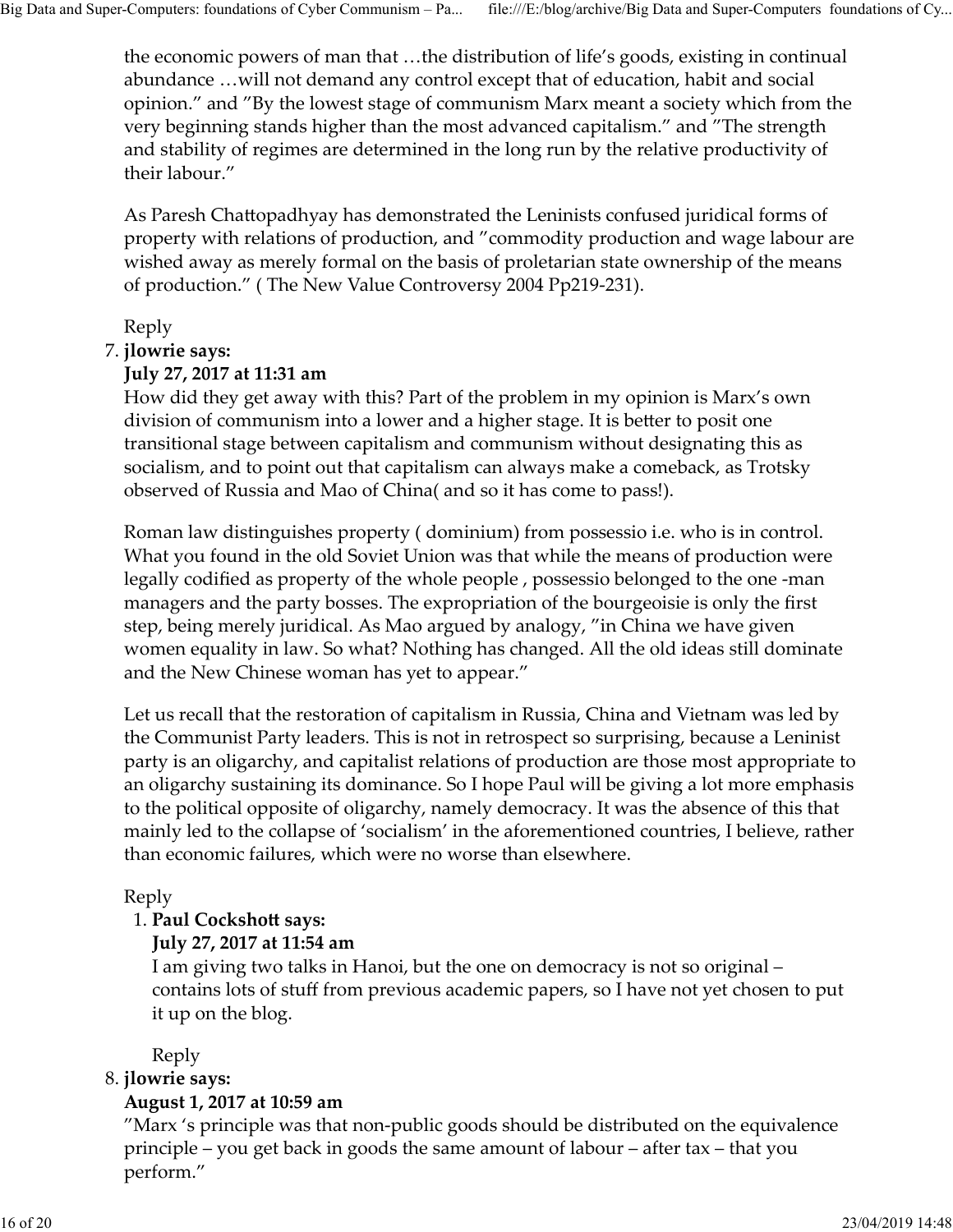I should like Paul and others to address the question of the intensity of labour. Clearly one hour of labour at a production line is not the equivalent to one hour of labour as, say, a carpark attendant. How is labour under socialism to be distributed among the various departments of the economy? Big Data and Super-Computers: foundations of Cyber Communism – Pa... file:///E:/blog/archive/Big Data and Super-Computers foundations of Cy...<br>I should like Paul and others to address the question of the intensity of labou

Reply

#### 9. Paul Cockshott says: **Accelerate Service Service Service**

#### August 1, 2017 at 3:06 pm

You need to be more precise in what you are asking. Are you asking how many parking attendant jobs there would be, or are you asking how an individual gets a job as a parking attendant?

The glib answer is that there are likely to be no parking attendants -there are none at NHS hospitals in Scotland for example.

But the question still remains if you substitute gardeners in public parks. The local council will have a budget in person years and will decide how many of them will be used to employ park keepers. It would be up to the council to decide how many park keepers they want. Reply<br> **Paul Cockshott says:**<br> **August 1, 2017 at 3:06 pm**<br>
You need to be more precise in what you are asking. Are you asking h<br>
The glib answer is that there are likely to be no parking attendants -the<br>
NHS hospitals in

Reply

#### 10. jlowrie says:

#### August 3, 2017 at 10:25 am

"The local council will have a budget in person years and will decide how many of them will be used to employ park keepers. It would be up to the council to decide how many park keepers they want."

Do the workers get a choice in becoming park keepers or are they directed to this labour according to their ability and not according to their wish? If it is the latter, then the point I am trying to make is this:why would a boy become a fisherman rather than a seller of fish in Tesco's; or a girl become a surgeon rather than a hospital receptionist, if these very unequal labours are to be recompensed equally? Some labours are decidedly more physically and mentally taxing than others. In a regime of strict rationing, which I believe is inevitable given the imminence of agricultural collapse in some regions due to climate change, would it not be the case that miners and other heavy duty labourers would receive greater rations than librarians? The theoretical solution I believe would be for the budget in person years for any enterprise or institution to be granted to the workers to divide democratically among themselves as they see fit, and such a procedure would quickly result in a situation of "to each according to their needs." climate change, would it not be the case that miners and other heavy duty labourers<br>would receive greater rations than librarians? The theoretical solution I believe would be<br>for the budget in person years for any enterpri

Reply

#### 11. Paul Cockshott says:

#### August 3, 2017 at 11:30 am

Well as in any existing society you would have to apply for a job, and there would only be so many places. You would not necessarily get the job you most want.

On the more general point of rates of pay. In principle during a period when you still have a cooperative rather than a publicly owned economy, the only thing that is guaranteed is that the revenue to the whole coop belongs to the members collectively to dispose of as they wish. But that presupposes you still have transferable accounts – in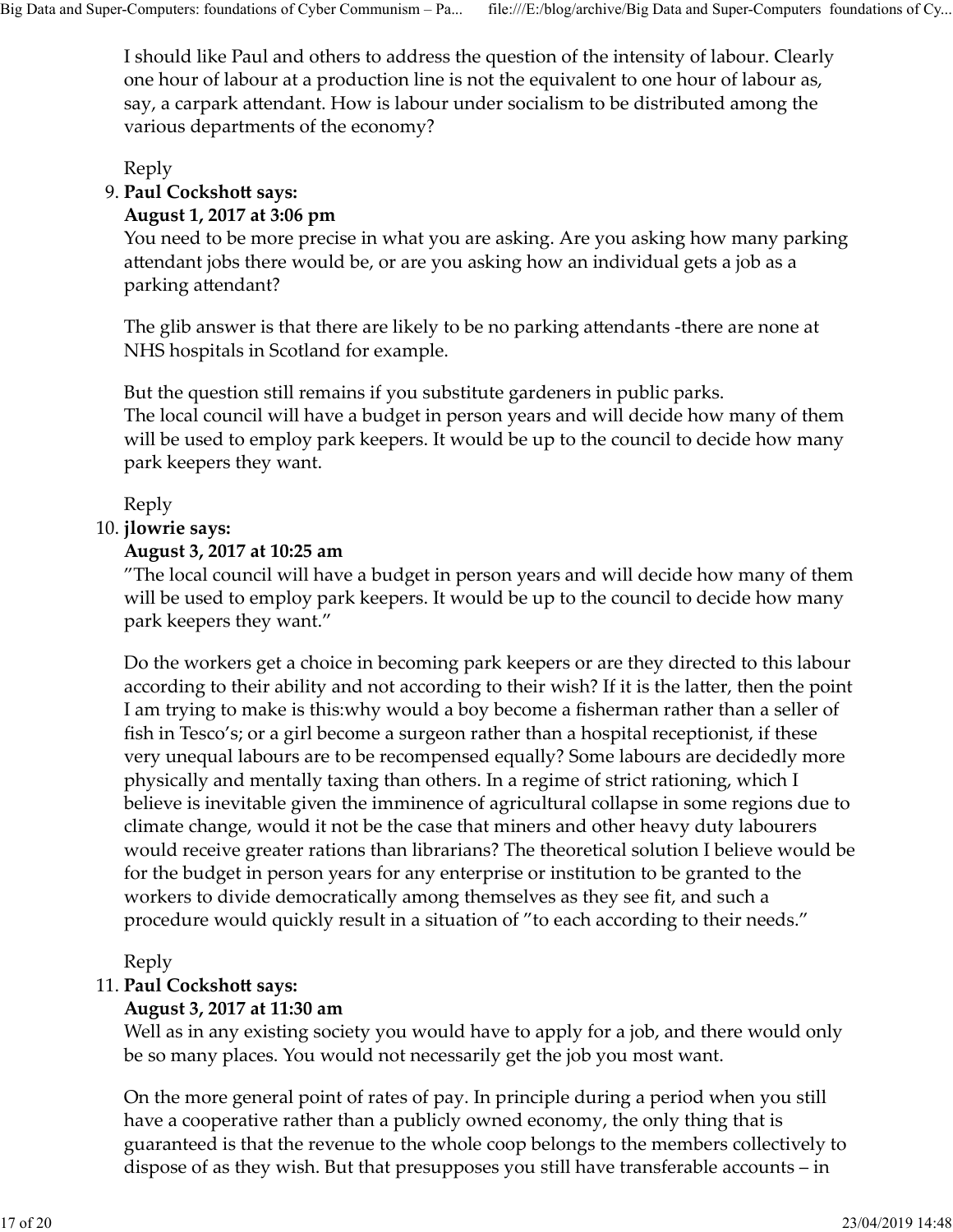#### essence money.

In a non monetary labour accounting system any supplements for additional needs have to be met out of income taxes – whether these additional needs were extra protein supplements for pregnant women or extra calories for people doing heavy labour. This falls under the category of distribution according to need. The problem with saying that heavy work justifies more income is that at it will turn out that work done by men is judged to be 'heavy' and that by women to be 'light' so that it is very likely to be used as a cover for perpetuating differential rates of pay for men and women. It also undermines the principle of accounting in terms of labour because you 1) no longer have an objective measure of the total human resource available to society – its working population. Some people count as multiple people 2) it replicates the confusion between labour and labour power, the idea that people who do more physical effort need to be paid more to replace the effort done is based on the logic of labour power and its reproduction not on the logic of labour. judged to be 'heavy' and that by women to be 'light' so that it is very likely to<br>a cover for perpetuating differential rates of pay for men and women.<br>It also undermines the principle of accounting in terms of labour beca Big Data and Super-Computers: foundations of Cyber Communism – Pa... file:///E:/blog/archive/Big Data and Super-Computers foundations of Cy...<br>essence money.<br>In a non monetary labour accounting system any supplements for a

The only consistent way to recognise differences in labour between people is by measuring the output they produce and using a work norm system whereby the worker of average productivity counts as one full worker and the worker of 75% productivity as 3/4 of a work and the one of 150% productivity as 3/2 workers etc. That way the total estimate, for planning and costing purposes, of all the workers employed in that activity is still equal to the number of workers in the activity.

#### Reply

#### 12. Jacob Richter says:

#### August 6, 2017 at 3:28 am

Your inclusion of a mandatory move from paper-and-coin money to fully electronic money caught my eye!

I was wondering about two things:

Shouldn't the transition to the lower phase have more publicly-owned enterprises than coops? (I say "publicly-owned" instead of "state enterprises" as a conciliatory gesture to class-struggle anarchists and platformists.)

Can your transitional model and your maximum model incorporate many aspects of parecon and especially Pat Devine's work (while still being grounded firmly in computerized directive planning)?

Reply

#### 13. *jlowrie says:*

#### August 7, 2017 at 4:23 pm

Reply<br> **August 6, 2017 at 3:28 am**<br>
Your inclusion of a mandatory move from paper-and-coin money to ft<br>
Your inclusion of a mandatory move from paper-and-coin money to ft<br>
I was wondering about two things:<br>
Shouldn't the t "Some people count as multiple people" and " the worker of average productivity counts as one full worker and the worker of 75% productivity as 3/4 of a work and the one of 150% productivity as 3/2 workers etc. " I do not see a clear difference between the two. Productivity is so much dependent on technology that it is hardly clear what exactly each worker produces. We certainly have to avoid anything that smacks of piece work.I was thinking rather of the variable intensities of different jobs, though I appreciate this also depends to an extent on the nature of the technology applied. If a thousand hours of means of consumption are to be distributed among 1000 workers , Can your transitional model and your maximum model incorporate many aspects of<br>parecon and especially Pat Devine's work (while still being grounded firmly in<br>computerized directive planning)?<br>Reply<br>Reply<br>Taugust 7, 2017 a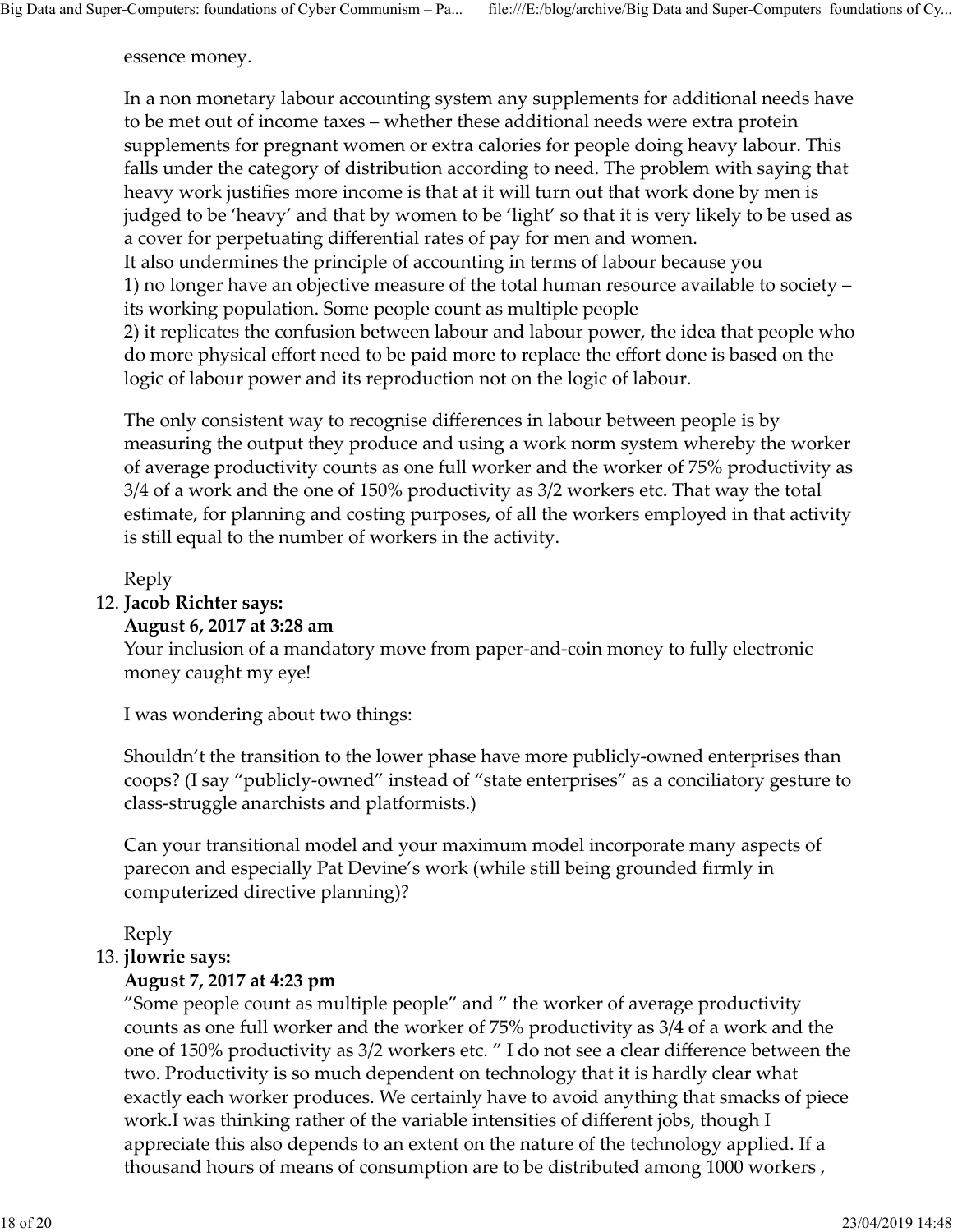then if 500 workers receive 500 hours worth, 250 workers 300 hours worth, and another 250 workers 200 hours worth, the accounting by person hours is unaffected. If we recall the Chinese peoples communes, as exemplified by the village of Upper Felicity ( Jack Chen 1973) each labour day was awarded 10 work points but more strenuous work got 12 and lighter work 7. This was after a basic communal distribution of grain per head, and the value of each job determined communally. Big Data and Super-Computers: foundations of Cyber Communism – Pa... file:///E:/blog/archive/Big Data and Super-Computers foundations of Cy...<br>then if 500 workers receive 500 hours worth, 250 workers 300 hours worth, and a

> I feel two phrases by Marx have led to some confusion: "from each according to his abilities, to each according to his needs." It is immediately clear that our abilities are socially determined; it is strange then that some Marxists have interpreted needs to mean not socially determined needs but individually identified wants. I usually try to refute this by a reductio ad absurdum, and ask if that means that under communism alcoholics are to be let loose in liquor stores. One trotskyist answered me by asserting that under communism there would be no alcoholics. Apparently, alcoholism is a disease acquired by too great an exposure to a stalinist environment! It is not immediately clear however if a conversion to trotskyism confers immunity.

The other phrase is Marx's introduction of the concept of a 'lower stage of communism' where all active citizens will be treated equally. As he himself affirms, this would be a regime of bourgeois right. But this lower stage has generated a lot of confusion, some of it quite deliberate I suspect, and should be jettisoned. Already in the more advanced capitalist societies that some citizens have special needs is recognised, however inadequately. The idea that there will be a stage at which all workers are treated equally seems to me to be a needless deviation. What is clear is that even under communism the train cannot stop at every village. The planet's resources are finite, and one of the excellent aspects of electronic 'money' is that it can encode for strict rationing. In today's world communism as a limitless cornucopia is a reactionary utopianism. disease acquired by too great an exposure to a stalinist environment! It is not<br>immediately clear however if a conversion to trotskyism confers immunity.<br>The other phrase is Marx's introduction of the concept of a 'lower s madequately. The idea that there will be a stage at which all workers are treases<br>eems to me to be a needless deviation. What is clear is that even under comination<br>train cannot stop at every village. The planet's resource

Reply

Pingback: Big-data e Supercomputadores: Fundações do cyber-comunismo. – Realismo 14. marxista.

#### 15. Robert Searle says:

#### March 28, 2018 at 10:01 am

This is an interesting article. My own project is somewhat similar but from a more capitalist perspective. But it has the potential to become something like an "advanced" form of socialism, or "communism." Click on the above badge for an introduction to Transfinancial Economics. capitalist perspective. But it has the potential to become something like an "advanced"<br>corpitalist perspective. But it has the potential to become something like an "advanced"<br>form of socialism, or "communism." Click on t

Reply

#### 16. Robert Searle says:

#### March 28, 2018 at 10:03 am

Apologies the name badge went to FB instead of going to......https://wiki.p2pfoundation.net/Transfinancial\_Economics

Reply